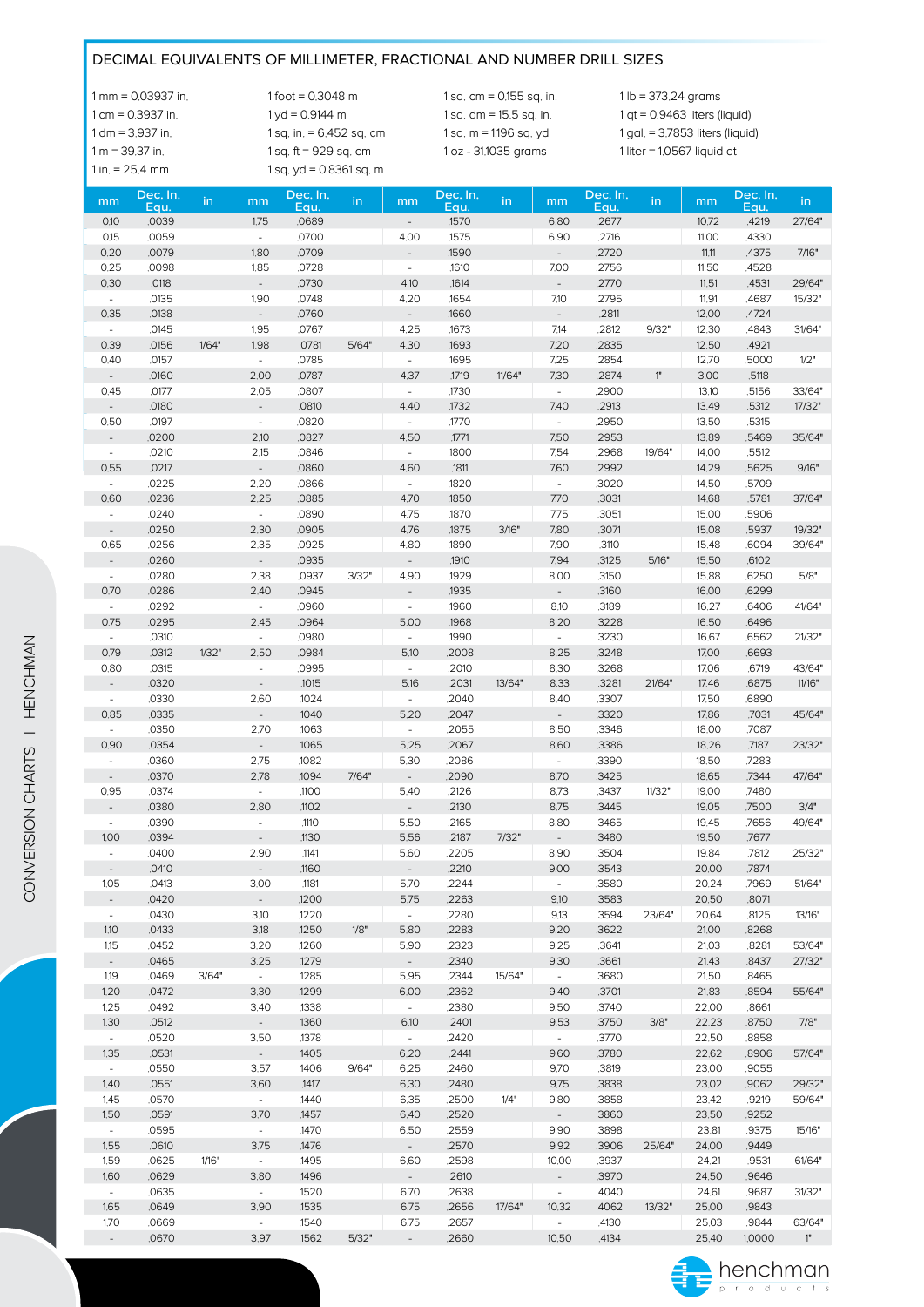### BOLT SIZING CHART

Nominal opening sizes of Proto® wrenches or sockets in inches to fit standard bolt heads, nuts and screwheads.

Locate thread diameter of bolt, nut or screw in extreme left or right column. Then move across to box which has proper identification of bolt, nut or screwat top of vertical column. The size in this particular box is the nominal opening size in inches of the Proto® wrench and sockets that will fit.

\*Regular Square Bolts only.

|                                                   |                                                                     | Nuts - Wrench or Socket Size |                                         |                                                                                          |
|---------------------------------------------------|---------------------------------------------------------------------|------------------------------|-----------------------------------------|------------------------------------------------------------------------------------------|
| <b>Thread</b><br><b>Diameter</b><br><b>Of Nut</b> | <b>Finished</b><br>Series &<br><b>Finished</b><br><b>Thick Nuts</b> | Regular<br>& Square<br>Nuts  | <b>Heavy</b><br>& Square<br><b>Nuts</b> | <b>Machine</b><br><b>Series Hex Series Hex Screw Nuts</b><br>& Stove Bolt<br><b>Nuts</b> |
| #0 & 1                                            |                                                                     |                              |                                         | 5/32"                                                                                    |
| #2 & 3                                            |                                                                     |                              |                                         | 3/16"                                                                                    |
| #4                                                |                                                                     |                              |                                         | 1/4"                                                                                     |
| #5 & 6                                            |                                                                     |                              |                                         | 5/16"                                                                                    |
| #8                                                |                                                                     |                              |                                         | 11/32"                                                                                   |
| #10                                               |                                                                     |                              |                                         | 3/8"                                                                                     |
| #12                                               |                                                                     |                              |                                         | 7/16"                                                                                    |
| 1/4"                                              | 7/16"                                                               | 7/16"                        | 1/2"                                    | 7/16"                                                                                    |
| 5/16"                                             | 1/2"                                                                | 9/16"                        | 9/16"                                   | 9/16"                                                                                    |
| 3/8"                                              | 9/16"                                                               | 5/8"                         | 11/16"                                  | 5/8"                                                                                     |
| 7/16"                                             | 11/16"                                                              | 3/4"                         | 3/4"                                    |                                                                                          |
| 1/2"                                              | 3/4"                                                                | 13/16"                       | 7/8"                                    |                                                                                          |
| 9/16"                                             | 7/8"                                                                | 7/8"                         | 15/16"                                  |                                                                                          |
| 5/8"                                              | 15/16"                                                              | 1"                           | $1-1/16"$                               |                                                                                          |
| 3/4"                                              | 11/8"                                                               | 11/8"                        | $1 - 1/4"$                              |                                                                                          |
| 7/8"                                              | 15/16"                                                              | 15/16"                       | $1 - 7/16"$                             |                                                                                          |
| 1"                                                | $1 - 1/2"$                                                          | $1 - 1/2"$                   | $1 - 5/8"$                              |                                                                                          |
| $1 - 1/8"$                                        | 1-11/16"                                                            | 1-11/16"                     | 1-13/16"                                |                                                                                          |
| $1 - 1/4"$                                        | $1 - 7/8"$                                                          | $1 - 7/8"$                   | 2"                                      |                                                                                          |
| $1 - 3/8"$                                        | $2 - 1/16"$                                                         | $2 - 1/16"$                  | $2 - 3/16"$                             |                                                                                          |
| $1 - 1/2"$                                        | $2 - 1/4"$                                                          | $2 - 1/4"$                   | $2 - 3/8"$                              |                                                                                          |
| $1 - 5/8"$                                        | 2-7/16"                                                             | 2-7/16"                      | $2 - 9/16"$                             |                                                                                          |
| $1 - 3/4"$                                        | $2 - 5/8"$                                                          | $2 - 5/8"$                   | $2 - 3/4"$                              |                                                                                          |
| $1 - 7/8"$                                        | 2-13/16"                                                            | 2-13/16"                     | 2-15/16"                                |                                                                                          |
| 2"                                                | 3"                                                                  | 3"                           | $3-1/8"$                                |                                                                                          |
| $2 - 1/4"$                                        | $3 - 3/8"$                                                          | $3 - 3/8"$                   | $3-1/2"$                                |                                                                                          |
| $2 - 1/2"$                                        | $3 - 3/4"$                                                          | $3 - 3/4"$                   | $3 - 7/8"$                              |                                                                                          |
| $2 - 3/4"$                                        | $4 - 1/8"$                                                          | $4 - 1/8"$                   | $4 - 1/4"$                              |                                                                                          |
| 3"                                                | $4 - 1/2"$                                                          | $4 - 1/2"$                   | $4 - 5/8"$                              |                                                                                          |
| $3-1/4"$                                          |                                                                     |                              | 5"                                      |                                                                                          |
| $3-1/2"$                                          |                                                                     |                              | $5 - 3/8"$                              |                                                                                          |
| $3 - 3/4"$                                        |                                                                     |                              | $5 - 3/4"$                              |                                                                                          |
| 4"                                                |                                                                     |                              | $6 - 1/2"$                              |                                                                                          |
| $4 - 1/4"$                                        |                                                                     |                              | $6 - 1/2"$                              |                                                                                          |
| $4 - 1/2"$                                        |                                                                     |                              | $6 - 7/8"$                              |                                                                                          |
| $4 - 3/4"$                                        |                                                                     |                              | $7-1/4"$                                |                                                                                          |
| 5"                                                |                                                                     |                              | $7 - 5/8"$                              |                                                                                          |
| $5-1/4"$                                          |                                                                     |                              | 8"                                      |                                                                                          |
| $5-1/2"$                                          |                                                                     |                              | $8 - 3/8"$                              |                                                                                          |
| $5 - 3/4"$                                        |                                                                     |                              | $8 - 3/4"$                              |                                                                                          |
| 6"                                                |                                                                     |                              | 9"                                      |                                                                                          |

|                                                                                    |                                                                    | Bolts & Screws - Wrench or Socket Size |                       |                                                                                     |
|------------------------------------------------------------------------------------|--------------------------------------------------------------------|----------------------------------------|-----------------------|-------------------------------------------------------------------------------------|
| Regular &<br><b>Finished</b><br><b>Series Hex</b><br>& Square<br><b>Head Bolts</b> | <b>Heavy</b><br><b>Series Hex</b><br>& Square<br><b>Head Bolts</b> | <b>Lag Screws</b>                      | <b>Square</b><br>Head | <b>Set Screws</b><br><b>Thread</b><br><b>Diameter</b><br>Of Bolt Of<br><b>Screw</b> |
|                                                                                    |                                                                    |                                        | #0 & 1                |                                                                                     |
|                                                                                    |                                                                    |                                        | #2 & 3                |                                                                                     |
|                                                                                    |                                                                    |                                        | #4                    |                                                                                     |
|                                                                                    |                                                                    |                                        | #5 & 6                |                                                                                     |
|                                                                                    |                                                                    |                                        | #8                    |                                                                                     |
|                                                                                    | 5/16"                                                              | 3/16"                                  | #10                   |                                                                                     |
|                                                                                    |                                                                    | 7/32"                                  | #12                   |                                                                                     |
| *3/8"-1/4"                                                                         |                                                                    | 3/8"                                   | 1/4"                  | 1/4"                                                                                |
| 1/2"                                                                               |                                                                    | 1/2"                                   | 5/16"                 | 5/16"                                                                               |
| 9/16"                                                                              |                                                                    | 9/16"                                  | 3/8"                  | 3/8"                                                                                |
| 5/8"                                                                               |                                                                    | 5/8"                                   | 7/16"                 | 7/16"                                                                               |
| 3/4"                                                                               | 7/8"                                                               | 3/4"                                   | 1/2"                  | 1/2"                                                                                |
| 13/16"                                                                             |                                                                    |                                        | 9/16"                 | 9/16"                                                                               |
| 15/16"                                                                             | 11/16"                                                             | 15/16"                                 | 5/8"                  | 5/8"                                                                                |
| $1 - 1/8"$                                                                         | $1 - 1/4"$                                                         | $1 - 1/8"$                             | 3/4"                  | 3/4"                                                                                |
| $1 - 5/16"$                                                                        | $1 - 7/16"$                                                        | 1-5/16"                                | 7/8"                  | 7/8"                                                                                |
| $1 - 1/2"$                                                                         | $1 - 5/8"$                                                         | $1 - 1/2"$                             | 1"                    | 1 <sup>n</sup>                                                                      |
| 1-11/16"                                                                           | 1-13/16"                                                           | 1-11/16"                               | $1 - 1/8"$            | $1-1/8"$                                                                            |
| $1 - 7/8"$                                                                         | 2"                                                                 | $1 - 7/8"$                             | $1 - 1/4"$            | $1 - 1/4"$                                                                          |
| 2-1/16"                                                                            | 2-3/16"                                                            |                                        | $1 - 3/8"$            | $1 - 3/8"$                                                                          |
| $2 - 1/4"$                                                                         | $2 - 3/8"$                                                         |                                        | $1 - 1/2"$            | $1 - 1/2"$                                                                          |
| $2 - 7/16"$                                                                        | 2-9/16"                                                            |                                        |                       | $1 - 5/8"$                                                                          |
| $2 - 5/8"$                                                                         | $2 - 3/4"$                                                         |                                        |                       | $1 - 3/4"$                                                                          |
| 2-13/16"                                                                           | 2-15/16"                                                           |                                        |                       | $1 - 7/8"$                                                                          |
| 3"                                                                                 | $3-1/8"$                                                           |                                        |                       | 2"                                                                                  |
| $3 - 3/8"$                                                                         | $3-1/2"$                                                           |                                        |                       | $2 - 1/4"$                                                                          |
| $3 - 3/4"$                                                                         | $3 - 7/8"$                                                         |                                        |                       | $2 - 1/2"$                                                                          |
| $4 - 1/8"$                                                                         | $4 - 1/4"$                                                         |                                        |                       | $2 - 3/4"$                                                                          |
| $4 - 1/2"$                                                                         | $4 - 5/8"$                                                         |                                        |                       | 3"                                                                                  |
| 4-7/8"                                                                             |                                                                    |                                        |                       | $3-1/4"$                                                                            |
| $5-1/4"$                                                                           |                                                                    |                                        |                       | $3-1/2"$                                                                            |
| $5 - 5/8"$                                                                         |                                                                    |                                        |                       | $3 - 3/4"$                                                                          |
| 6"                                                                                 |                                                                    |                                        |                       | 4"                                                                                  |
|                                                                                    |                                                                    |                                        |                       |                                                                                     |

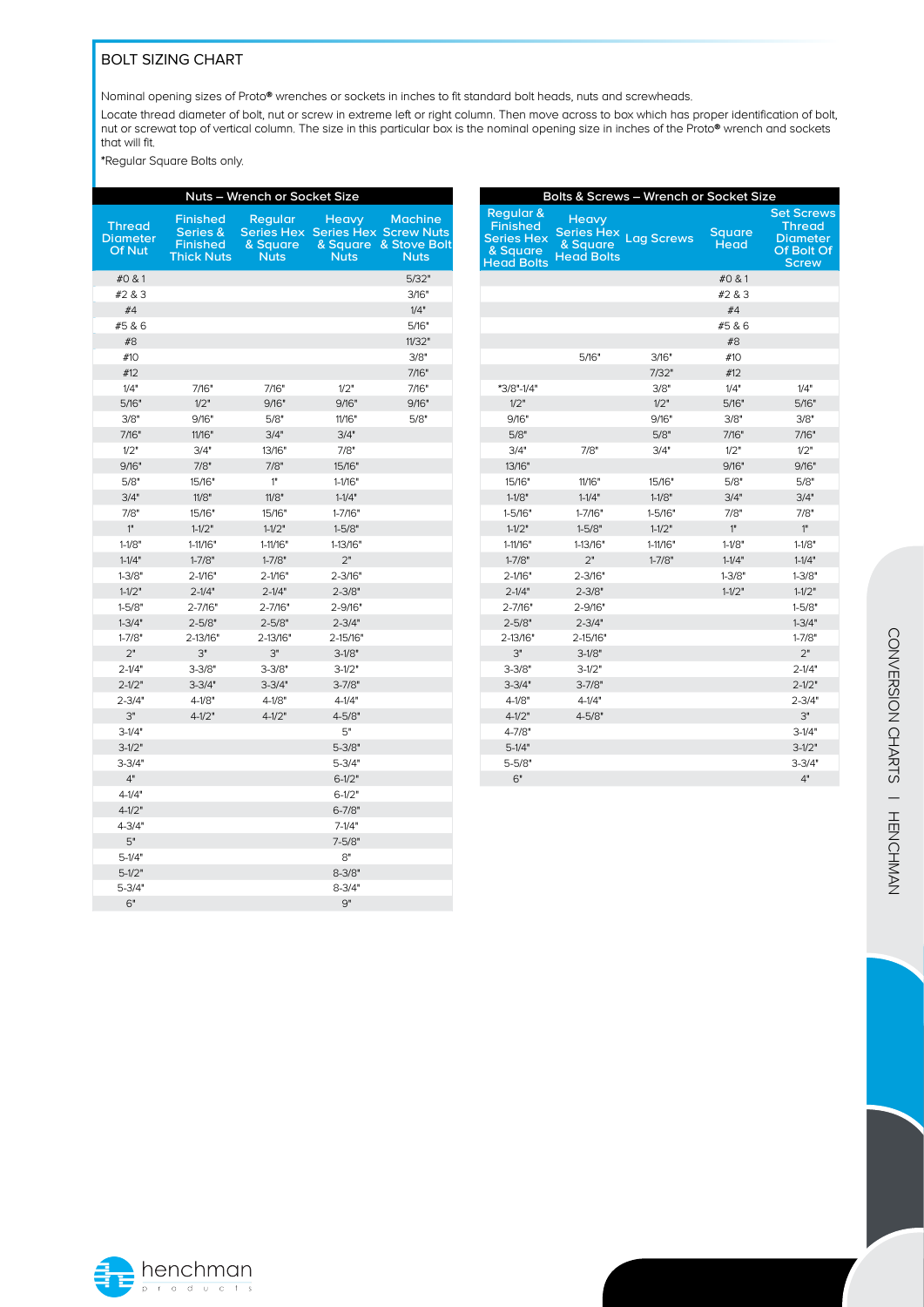### CONVERSION FROM FRACTIONAL INCHES TO MILLIMETERS

NOTE: All values in this table are exact.

|       | inch   | mm      | inch  |        | mm       |
|-------|--------|---------|-------|--------|----------|
| 1/64  | 0.0156 | 03968   | 33/64 | 0.5156 | 13.0968  |
| 1/32  | 0.0312 | 0.7937  | 17/32 | 0.5312 | 13.4937  |
| 3/64  | 0.0468 | 1.1906  | 35/64 | 0.5468 | 13.8906  |
| 1/16  | 0.0625 | 1.5875  | 9/16  | 0.5625 | 14.2875  |
| 5/64  | 0.0781 | 1.9843  | 37/64 | 0.5781 | 146843   |
| 3/32  | 0.0937 | 2.3812  | 19/32 | 0.5937 | 15.0812  |
| 7/64  | 0.1093 | 2.7781  | 39/64 | 0.6093 | 15.4781  |
| 1/8   | 0.1250 | 3.1750  | 5/8   | 0.6250 | 15.8750  |
| 9/64  | 0.1406 | 3.5718  | 41/64 | 0.6406 | 16.2718  |
| 5/32  | 0.1562 | 3.9687  | 21/32 | 0.6562 | 16.6687  |
| 11/64 | 0.1718 | 4.3656  | 43/64 | 0.6718 | 17.0656  |
| 3/16  | 01875  | 47625   | 11/16 | 06875  | 174625   |
| 13/64 | 0.2031 | 5.1593  | 45/64 | 0.7031 | 17.8593  |
| 7/32  | 0 2187 | 55562   | 23/32 | 07187  | 18 25 62 |
| 15/64 | 0.2343 | 5.9531  | 47/64 | 0.7343 | 18.6531  |
| 1/4   | 02500  | 63500   | 3/4   | 07500  | 190500   |
| 17/64 | 0.2656 | 6.7468  | 49/64 | 0.7656 | 19.4468  |
| 9/32  | 0.2812 | 71437   | 25/32 | 0.7812 | 198437   |
| 19/64 | 0.2968 | 7.5406  | 51/64 | 0.7968 | 20.2406  |
| 5/16  | 0.3125 | 7.9375  | 13/16 | 0.8125 | 20.6375  |
| 21/64 | 0.3281 | 8.3343  | 53/64 | 0.8281 | 21.0343  |
| 11/32 | 0.3437 | 8.7312  | 27/32 | 0.8437 | 21.4312  |
| 23/64 | 0.3593 | 9.1281  | 55/64 | 0.8593 | 21.8281  |
| 3/8   | 0.3750 | 9.5250  | 7/8   | 0.8750 | 22.2250  |
| 25/64 | 0.3906 | 9.9218  | 57/64 | 0.8906 | 22.6218  |
| 13/32 | 0.4062 | 10.3187 | 29/32 | 0.9062 | 23.0187  |
| 27/64 | 0.4218 | 10.7156 | 59/64 | 0,9218 | 23.4156  |
| 7/16  | 0.4375 | 11.1125 | 15/16 | 0.9375 | 23.8125  |
| 29/64 | 0.4531 | 11.5093 | 61/64 | 0.9531 | 24.2093  |
| 15/32 | 0.4687 | 11,9062 | 31/32 | 0.9687 | 24.6062  |
| 31/64 | 04843  | 12 3031 | 63/64 | 0.9843 | 250031   |
| 1/2   | 0.5000 | 12.7000 | 1     | 1.0000 | 25.4000  |

### CONVERSION FROM FT-LBS TO METER-KILOGRAMS

The chart below can be used to convert foot pounds to meterkilograms. The foot-pound column at the left increases in 10 ft-lb increments from 0 to 110 ft-lbs For each additional ft-lb, read the top row of numbers.

Example: If you desire 45 ft-lbs, you would look to the number 40 in the left column and the number 5 in the top row. The conversion to meter-kilograms would be 6.22 m-kgs. For your use, the conversion formula is:

| ft-lbs | O       |       | $\overline{2}$ | 3     | 4     | 5     | 6     | 7     | 8     | 9     |
|--------|---------|-------|----------------|-------|-------|-------|-------|-------|-------|-------|
| 0      | $\circ$ | 0.14  | 0.28           | 0.42  | 0.55  | 0.69  | 0.83  | 0.97  | 1.11  | 1.25  |
| 10     | 1.38    | 1.52  | 1.66           | 1.80  | 1.94  | 2.07  | 2.21  | 2.35  | 2.49  | 2.63  |
| 20     | 2.77    | 2.90  | 3.04           | 3.18  | 3.32  | 3.46  | 3.60  | 3.73  | 3.87  | 4.01  |
| 30     | 4.15    | 4.29  | 4.43           | 4.56  | 4.70  | 4.84  | 4.98  | 5.12  | 5.26  | 5.39  |
| 40     | 5.53    | 5.67  | 5.81           | 5.95  | 6.09  | 6.22  | 6.36  | 6.50  | 6.64  | 6.78  |
| 50     | 6.92    | 7.05  | 7.19           | 7.33  | 7.47  | 7,61  | 7.75  | 7.88  | 8.02  | 8.16  |
| 60     | 8.30    | 8.44  | 8.57           | 8,71  | 8.85  | 8.99  | 9.13  | 9.27  | 9.40  | 9.54  |
| 70     | 9.68    | 9.82  | 9.96           | 10.09 | 10.23 | 10.37 | 10.51 | 10.65 | 10.79 | 10.92 |
| 80     | 11.06   | 11.20 | 11.34          | 11.48 | 11,62 | 11.75 | 11.89 | 12.03 | 12.17 | 12.31 |
| 90     | 12.45   | 12.59 | 12.73          | 12.86 | 13.00 | 13.14 | 13.28 | 13.42 | 13.55 | 13.69 |
| 100    | 13.83   | 13.97 | 14.11          | 14.25 | 14.38 | 14.52 | 14.66 | 14.80 | 14.94 | 15.08 |
| 110    | 15.21   | 15.35 | 15.49          | 15.63 | 15.76 | 15.90 | 16.04 | 16.18 | 16.32 | 16.46 |

### CONVERSION FROM MILLIMETERS TO INCHES

NOTE: All values in this table are rounded off.

| inch           | mm     | <b>inch</b> | mm     | inch | mm     |
|----------------|--------|-------------|--------|------|--------|
| 1              | 0.0393 | 36          | 1.4173 | 71   | 2.7952 |
| $\overline{c}$ | 0.0787 | 37          | 1.4566 | 72   | 2.8346 |
| 3              | 0.1181 | 38          | 1.4960 | 73   | 2.8740 |
| 4              | 0.1574 | 39          | 1.5354 | 74   | 2.9133 |
| 5              | 0.1968 | 40          | 1.5748 | 75   | 2.9527 |
| 6              | 0.2362 | 41          | 1.6141 | 76   | 2.9921 |
| $\overline{7}$ | 0.2755 | 42          | 1.6535 | 77   | 3.0314 |
| 8              | 0.3149 | 43          | 1.6929 | 78   | 3.0708 |
| 9              | 0.3543 | 44          | 1.7322 | 79   | 3.1102 |
| 10             | 0.3937 | 45          | 1.7716 | 80   | 3.1496 |
| $11$           | 0.4330 | 46          | 1.8110 | 81   | 3,1889 |
| 12             | 0.4724 | 47          | 1.8503 | 82   | 3.2283 |
| 13             | 0.5118 | 48          | 1.8897 | 83   | 3.2677 |
| 14             | 0.5511 | 49          | 1.9291 | 84   | 3.3070 |
| 15             | 0.5905 | 50          | 1.9685 | 85   | 3.3464 |
| 16             | 0.6299 | 51          | 2.0078 | 86   | 3.3858 |
| 17             | 0.6692 | 52          | 2.0472 | 87   | 3.4251 |
| 18             | 0.7086 | 53          | 2.0866 | 88   | 3.4645 |
| 19             | 0.7480 | 54          | 2.1259 | 89   | 3.5039 |
| 20             | 0.7874 | 55          | 2.1653 | 90   | 3.5433 |
| 21             | 0.8267 | 56          | 2.2047 | 91   | 3.5826 |
| 22             | 0.8661 | 57          | 2.2440 | 92   | 3.6220 |
| 23             | 0.9055 | 58          | 2.2834 | 93   | 3.6614 |
| 24             | 0.9448 | 59          | 2.3228 | 94   | 3.7007 |
| 25             | 0.9842 | 60          | 2.3622 | 95   | 3.7401 |
| 26             | 1.0236 | 61          | 2.4015 | 96   | 3.7795 |
| 27             | 1.0629 | 62          | 2.4409 | 97   | 3.8188 |
| 28             | 1,1023 | 63          | 2.4803 | 98   | 3.8582 |
| 29             | 1,1417 | 64          | 2.5196 | 99   | 3.8976 |
| 30             | 1,1811 | 65          | 2.5590 | 100  | 3.9370 |
| 31             | 1.2204 | 66          | 2.5984 |      |        |
| 32             | 1.2598 | 67          | 2.6377 |      |        |
| 33             | 1.2992 | 68          | 2.6771 |      |        |
| 34             | 1.3385 | 69          | 2.7165 |      |        |
| 35             | 1.3779 | 70          | 2.7559 |      |        |

# CONVERSION FROM DECIMAL INCH TO MM

NOTE: All values in this table are exact.

| inch           | mm    | inch | mm      | inch | mm      |
|----------------|-------|------|---------|------|---------|
| $\mathbf{1}$   | 25.4  | 36   | 914.4   | 71   | 1,803.4 |
| $\overline{2}$ | 50.8  | 37   | 939.8   | 72   | 1,828.8 |
| 3              | 76.2  | 38   | 965.2   | 73   | 1,854.2 |
| $\overline{4}$ | 101.6 | 39   | 990.6   | 74   | 1,879.6 |
| 5              | 127.0 | 40   | 1,016.0 | 75   | 1,905.0 |
| 6              | 152.4 | 41   | 1,041.4 | 76   | 1,930.4 |
| $\overline{7}$ | 177.8 | 42   | 1,066.8 | 77   | 1,955.8 |
| 8              | 203.2 | 43   | 1,092.2 | 78   | 1,981.2 |
| 9              | 228.6 | 44   | 1,117.6 | 79   | 2,006.6 |
| 10             | 254.0 | 45   | 1,143.0 | 80   | 2,032.0 |
| 11             | 279.4 | 46   | 1,168.4 | 81   | 2,057.4 |
| 12             | 304.8 | 47   | 1,193.8 | 82   | 2,082.8 |
| 13             | 330.2 | 48   | 1,219.2 | 83   | 2,108.2 |
| 14             | 355.6 | 49   | 1,244.6 | 84   | 2,133.6 |
| 15             | 381.0 | 50   | 1,270.0 | 85   | 2,159.0 |
| 16             | 406.4 | 51   | 1,295.4 | 86   | 2,184.4 |
| 17             | 431.8 | 52   | 1,320.8 | 87   | 2,209.8 |
| 18             | 457.2 | 53   | 1,346.2 | 88   | 2,235.2 |
| 19             | 482.6 | 54   | 1,371.6 | 89   | 2,260.6 |
| 20             | 508.0 | 55   | 1,397.0 | 90   | 2,286.0 |
| 21             | 533.4 | 56   | 1,422.4 | 91   | 2,311.4 |
| 22             | 558.8 | 57   | 1,447.8 | 92   | 2,336.8 |
| 23             | 584.2 | 58   | 1,473.2 | 93   | 2,362.2 |
| 24             | 609.6 | 59   | 1,498.6 | 94   | 2,387.6 |
| 25             | 635.0 | 60   | 1,524.0 | 95   | 2,413.0 |
| 26             | 660.4 | 61   | 1,549.4 | 96   | 2,438.4 |
| 27             | 685.8 | 62   | 1,574.8 | 97   | 2,463.8 |
| 28             | 711.2 | 63   | 1,600.2 | 98   | 2,489.2 |
| 29             | 736.6 | 64   | 1,625.6 | 99   | 2,514.6 |
| 30             | 762.0 | 65   | 1,651.0 | 100  | 2,540.0 |
| 31             | 787.4 | 66   | 1,676.4 |      |         |
| 32             | 812.8 | 67   | 1,701.8 |      |         |
| 33             | 838.2 | 68   | 1,727.2 |      |         |
| 34             | 863.6 | 69   | 1,752.6 |      |         |
| 35             | 889.0 | 70   | 1,778.0 |      |         |

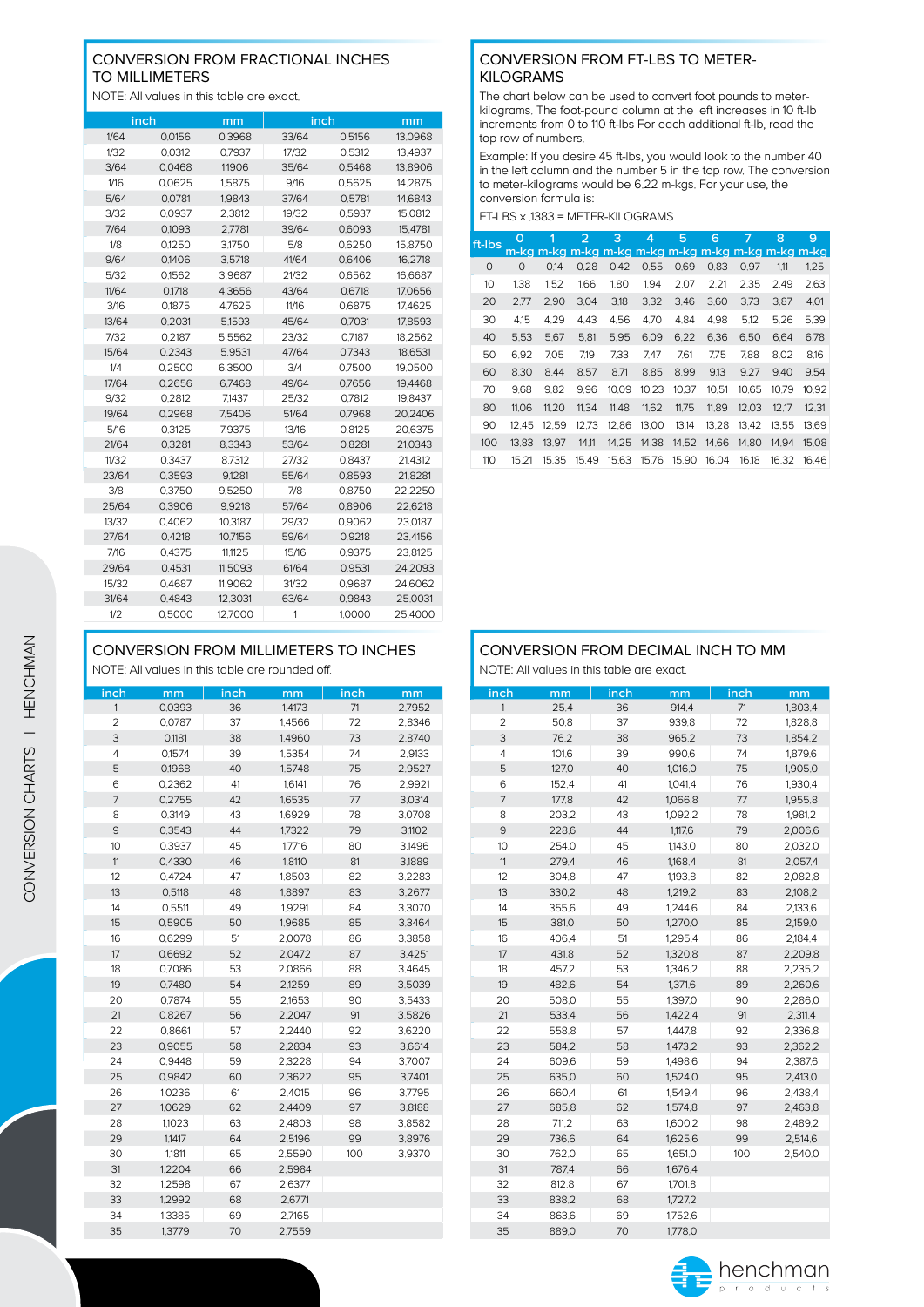### STANDARD TORQUE VALUE CHART

There is no difference in the above chart between the torque figures for fine or coarse threads. The torque figures for a finely-threaded fastener as compared to a coarsely-threaded fastener of the same diameter may be slightly higher but hardly worth mentioning. CAUTION:

There are many varying factors which affect torque. The above estimated torque calculations are only offered as a guide. Use of its content by anyone is the sole responsibility of that person and they assume all the risk. Refer to fastener manufacturers recommendations for proper use and application.

|                      |                                    | Min<br><b>Tensile</b> |                                                                                           |                |                 |                |                                 |                               |           |                  |    | <b>Body Size or Outside Diameter of Fastener</b> |    |      |     |     |         |     |  |                                                                     |  |     |
|----------------------|------------------------------------|-----------------------|-------------------------------------------------------------------------------------------|----------------|-----------------|----------------|---------------------------------|-------------------------------|-----------|------------------|----|--------------------------------------------------|----|------|-----|-----|---------|-----|--|---------------------------------------------------------------------|--|-----|
| <b>Fastener Type</b> |                                    | Strength<br>(PSI)     | <b>Material</b>                                                                           | $\overline{2}$ | з               | 4              | 5                               | 6                             | 8         |                  |    |                                                  |    |      |     |     |         |     |  | 10 1/4 5/16 3/8 7/16 1/2 9/16 5/8 3/4 7/8 1 1-1/8 1-1/4 1-3/8 1-1/2 |  |     |
|                      | SAE <sub>2</sub>                   | 74,000                | Low<br>Carbon<br>Steel<br>$(ft$ -Ib $)$                                                   |                |                 |                |                                 |                               |           |                  | 6  | 12                                               | 20 | 32   | 47  | 69  | 96      | 155 |  |                                                                     |  |     |
|                      | SAE 5                              | 120,000               | Medium<br>Carbon<br>Heat<br>Treat<br>Steel<br>$(ft-lb)$                                   |                |                 |                |                                 |                               |           |                  | 10 | 19                                               | 33 | 54   | 78  | 114 |         |     |  | 154 257 382 587 794 1105 1500 1775                                  |  |     |
|                      | SAE <sub>7</sub>                   | 133,000               | Medium<br>Carbon<br>Alloy<br>Steel<br>$(ft$ -Ib $)$                                       |                |                 |                | 13                              | 25<br>44                      | 71<br>110 | 154<br>215       |    | 360 840 1825 2500 3000<br>570 1325               |    |      |     |     |         |     |  |                                                                     |  |     |
|                      | SAE <sub>8</sub>                   | 150,000               | Medium<br>Carbon<br>Alloy<br>Steel<br>$(ft-lb)$                                           |                |                 | 29<br>47<br>78 | 169<br>230<br>380<br>14 119 600 | 900<br>1430 2650<br>1975 3200 |           |                  |    |                                                  |    |      |     |     |         |     |  |                                                                     |  |     |
|                      | Socket<br><b>Head Cap</b><br>Screw | 160,000               | High<br>Carbon<br>Case<br>Hardened<br>Steel<br>$(ft$ -Ib $)$                              |                |                 |                | 16                              | 33<br>54                      | 84<br>125 | 180              |    | 400 970 2130 2820<br>250 640 1520                |    | 3450 |     |     |         |     |  |                                                                     |  |     |
|                      | Socket Set<br>Screw                | 212,000               | High<br>Carbon<br>Case<br>Hardened<br>Steel<br>$(in-lb)$                                  |                |                 |                |                                 | 9                             | 16        | 30               | 70 | 140                                              | 18 | 29   | 43  | 63  | 100 146 |     |  |                                                                     |  |     |
|                      | Machine<br>Screw Yel-<br>low Brass | 60,000                | Copper<br>(Cu) 63%<br>Zinc<br>(Zn) 37%<br>$(in-lb)$                                       |                | 2 3.3 4.4 6.4   |                |                                 | 8                             | 16        | 20               | 65 | 110                                              | 17 | 27   | 37  | 49  | 78      |     |  | 104 160 215 325 400                                                 |  | 595 |
|                      | Silicone<br>Bronze<br>Type "B"     | 70,000                | Copper<br>(Cu) 96%<br>Zinc<br>(Zn) 2%<br>Silicon<br>(Si) 2%<br>$(in-lb)$                  |                | 2.3 3.7 4.9 7.2 |                |                                 | 10                            | 19        | 22               | 70 | 125 20                                           |    | 30   | -41 | 53  | 88      |     |  | 117 180 250 365 450                                                 |  | 655 |
|                      | <b>Studs</b>                       |                       | Use SAE 2, 5 or 8 values when grade is known, with a nut of sufficient strength<br>U.S.S. |                |                 |                |                                 |                               |           | <b>MARIA AND</b> |    |                                                  |    |      |     |     |         |     |  |                                                                     |  |     |

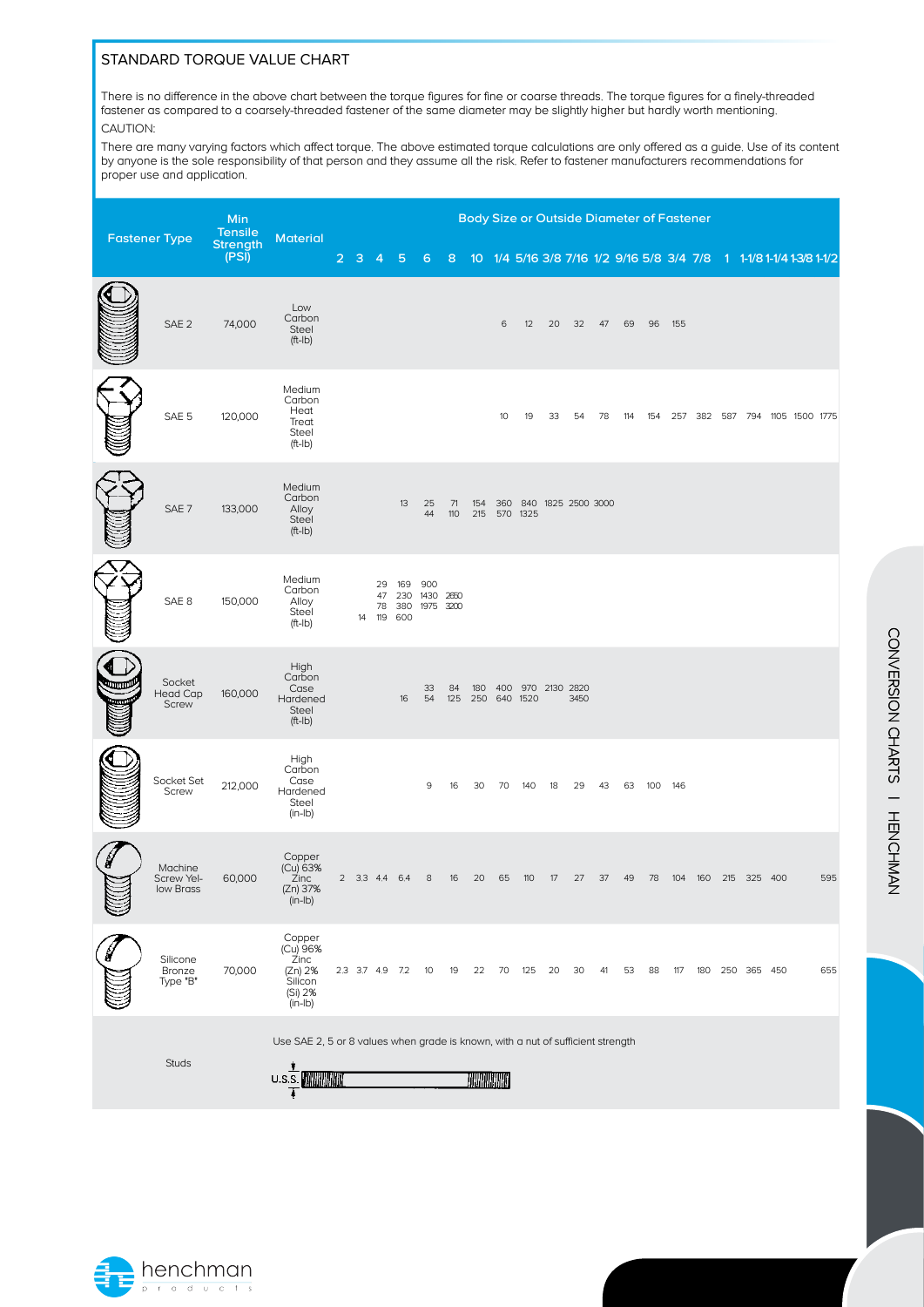### STANDARD WRENCH SIZING CHART – BOLTS/SCREWS

Nominal opening sizes of Proto® wrenches or sockets in inches to fit standard bolt heads, nuts and screwheads.

| <b>Wrench or Socket Size</b> |                  | <b>Square &amp;</b><br><b>Hex Bolts,</b><br><b>Cap Screws</b> | <b>Heavy Hex</b><br>Bolts &            | <b>Hex Flange</b>        | <b>Tapping</b>               | <b>Hex</b><br>Washer            | <b>Hex Head</b><br><b>Machine</b> | <b>Hex Washer</b><br>Head<br><b>Machine</b> | <b>Square</b><br><b>Head</b>                         |
|------------------------------|------------------|---------------------------------------------------------------|----------------------------------------|--------------------------|------------------------------|---------------------------------|-----------------------------------|---------------------------------------------|------------------------------------------------------|
| Imperial                     | <b>Metric</b>    | & Square<br>& Hex Lag<br><b>Screws</b>                        | <b>Screws</b>                          | <b>Screws</b>            | <b>Screws</b>                | <b>Head Tap-</b><br>ping Screws | <b>Screws</b>                     | <b>Screws</b>                               | <b>Set Screws</b>                                    |
| 1/8"                         | 0.1250           | $\overline{\phantom{a}}$                                      | $\overline{\phantom{a}}$               | $\overline{\phantom{a}}$ | #1&2                         | #2 & 3                          | #1&2                              | #2 & 3                                      | $\overline{\phantom{a}}$                             |
| 5/32"                        | 0.1562           | $\overline{\phantom{a}}$                                      | $\sim$                                 | ÷,                       | $\overline{\phantom{a}}$     | $\equiv$                        | $\omega$                          | $\bar{a}$                                   | $\omega$                                             |
| 3/16"                        | 0.1875           | $\overline{\phantom{a}}$                                      | $\overline{\phantom{a}}$               | $\overline{a}$           | #3,4,5                       | #4 & 5                          | #3,4,5                            | #4 & 5                                      | #10                                                  |
| 1/4"                         | 0.2500           | $\overline{\phantom{a}}$                                      | $\overline{\phantom{a}}$               | $\blacksquare$           | #6,7,8                       | #6,7,8                          | #6 & 8                            | #6 & 8                                      | 1/4"                                                 |
| 9/32"                        | 0.2812           | #10                                                           | $\overline{a}$                         | $\overline{\phantom{a}}$ | $\overline{\phantom{a}}$     | $\overline{\phantom{a}}$        | $\qquad \qquad -$                 | $\overline{\phantom{a}}$                    | $\overline{\phantom{a}}$                             |
| 5/16"                        | 0.3125           | $\overline{\phantom{a}}$                                      | $\overline{\phantom{a}}$               | $\blacksquare$           | #10 & 12                     | #10 & 12                        | #10 & 12                          | #10 & 12                                    | 5/16"                                                |
| 11/32"                       | 0.3438           | $\overline{\phantom{a}}$                                      | $\overline{\phantom{a}}$               | $\overline{\phantom{a}}$ | $\qquad \qquad \blacksquare$ | $\overline{\phantom{a}}$        | $\overline{\phantom{a}}$          | $\overline{\phantom{a}}$                    | $\overline{\phantom{a}}$                             |
| 3/8"                         | 0.3750           | 1/4"                                                          | $\overline{\phantom{a}}$               | 1/4"                     | 1/4"                         | 1/4"                            | 1/4"                              | 1/4"                                        | 3/8"                                                 |
| 7/16"<br>1/2"                | 0.4375<br>0.5000 | 1/4"                                                          |                                        | $\overline{a}$           | $\blacksquare$               |                                 | $\qquad \qquad \blacksquare$      | $\frac{1}{2}$                               | 7/16"                                                |
| 9/16"                        | 0.5625           | 5/16"<br>3/8"                                                 | $\overline{\phantom{a}}$<br>÷          | 5/16"<br>3/8"            | 5/16"<br>3/8"                | 5/16"<br>3/8"                   | 5/16"<br>3/8"                     | 5/16"<br>3/8"                               | 1/2"<br>9/16"                                        |
| 5/8"                         | 0.6250           | 7/16"                                                         | $\overline{\phantom{a}}$               | 7/16"                    | $\overline{\phantom{a}}$     | $\blacksquare$                  | $\overline{\phantom{a}}$          | $\bar{\phantom{a}}$                         | 5/8"                                                 |
| 11/16"                       | 0.6875           | $\overline{\phantom{a}}$                                      | $\overline{\phantom{a}}$               | $\overline{\phantom{a}}$ | $\overline{\phantom{a}}$     | $\overline{\phantom{a}}$        | $\qquad \qquad -$                 | $\overline{\phantom{a}}$                    | $\overline{\phantom{a}}$                             |
| 3/4"                         | 0.7500           | 1/2"                                                          | $\omega$                               | 1/2"                     | $\bar{\phantom{a}}$          | $\blacksquare$                  | $\sim$                            | $\bar{\phantom{a}}$                         | 3/4"                                                 |
| 13/16"                       | 0.8125           | 9/16"                                                         | $\overline{\phantom{a}}$               | 9/16"                    | $\overline{\phantom{a}}$     | $\overline{\phantom{a}}$        | $\overline{\phantom{a}}$          | $\overline{\phantom{a}}$                    | $\overline{\phantom{a}}$                             |
| 7/8"                         | 0.8750           | $\omega$                                                      | 1/2"                                   | $\equiv$                 | $\overline{\phantom{a}}$     | ÷,                              | $\blacksquare$                    | ä,                                          | 7/8"                                                 |
| 15/16"                       | 0.9375           | 5/8"                                                          | $\blacksquare$                         | 5/8"                     | $\overline{a}$               | $\overline{a}$                  | $\overline{\phantom{a}}$          | $\qquad \qquad \blacksquare$                | $\overline{\phantom{a}}$                             |
| 1"                           | 1.0000           | $\overline{\phantom{a}}$                                      | $\overline{\phantom{a}}$               | $\overline{\phantom{a}}$ | $\overline{\phantom{m}}$     | $\blacksquare$                  | $\overline{\phantom{a}}$          | $\overline{\phantom{a}}$                    | 1"                                                   |
| $1 - 1/16"$                  | 1.0625           | $\overline{\phantom{a}}$                                      | 5/8"                                   | $\overline{\phantom{a}}$ |                              | $\overline{\phantom{a}}$        |                                   | $\overline{\phantom{a}}$                    | $\overline{\phantom{a}}$                             |
| $1 - 1/8"$                   | 1.1250           | 3/4"                                                          | $\overline{\phantom{a}}$               | 3/4"                     | $\blacksquare$               | $\blacksquare$                  | $\qquad \qquad \blacksquare$      | $\blacksquare$                              | $1 - 1/8"$                                           |
| $1 - 1/4"$                   | 1.2500           | $\overline{\phantom{a}}$                                      | 3/4"                                   | $\overline{\phantom{a}}$ | $\overline{\phantom{m}}$     | $\overline{\phantom{a}}$        | $\overline{\phantom{a}}$          | $\overline{\phantom{a}}$                    | $1 - 1/4"$                                           |
| $1 - 5/16"$                  | 1.3125           | 7/8"                                                          | $\overline{\phantom{a}}$               | $\blacksquare$           | $\blacksquare$               | ÷,                              | $\blacksquare$                    | ä,                                          | $\omega$                                             |
| $1 - 3/8"$                   | 1.3750           | $\overline{\phantom{a}}$                                      | $\overline{\phantom{a}}$               | $\overline{a}$           |                              | $\qquad \qquad -$               |                                   | $\overline{\phantom{m}}$                    | $1 - 3/8"$                                           |
| $1 - 7/16"$                  | 1.4375           | $\overline{\phantom{a}}$                                      | 7/8"                                   | ÷,                       | ä,                           | ä,                              | $\overline{\phantom{a}}$          | ä,                                          | $\omega$                                             |
| $1 - 1/2"$                   | 1.5000           | 1"                                                            | $\overline{\phantom{a}}$               | $\overline{a}$           | $\overline{a}$               | $\qquad \qquad \blacksquare$    | $\overline{\phantom{m}}$          | $\qquad \qquad \blacksquare$                | $1 - 1/2"$                                           |
| $1 - 5/8"$                   | 1.6250           | $\overline{\phantom{a}}$                                      | 1"                                     | $\blacksquare$           | $\overline{\phantom{a}}$     | $\blacksquare$                  | $\frac{1}{2}$                     | $\blacksquare$                              | $\overline{\phantom{a}}$                             |
| 1-11/16"                     | 1.6875           | $1 - 1/8"$                                                    | $\overline{\phantom{a}}$               | $\overline{\phantom{a}}$ | $\overline{\phantom{a}}$     | $\overline{\phantom{a}}$        | $\overline{\phantom{a}}$          | $\overline{\phantom{a}}$                    | $\overline{\phantom{a}}$                             |
| 1-13/16"                     | 1.8125           | $\omega$                                                      | $1 - 1/8"$                             | ÷,                       | $\overline{\phantom{a}}$     | L.                              | $\blacksquare$                    | $\Box$                                      | $\bar{\phantom{a}}$                                  |
| $1 - 7/8"$                   | 1.8750           | $1 - 1/4"$                                                    | $\overline{\phantom{a}}$               | $\qquad \qquad -$        | $\overline{a}$               | $\qquad \qquad \blacksquare$    | $\overline{\phantom{m}}$          | $\qquad \qquad -$                           |                                                      |
| 2"                           | 2.0000           | $\overline{\phantom{a}}$                                      | $1 - 1/4"$                             | $\blacksquare$           | ÷,                           | $\blacksquare$                  | $\frac{1}{2}$                     | $\blacksquare$                              | $\overline{\phantom{a}}$                             |
| $2 - 1/16"$                  | 2.0625           | $1 - 3/8"$                                                    | $\mathbb{Z}^+$                         | $\overline{a}$           | $\overline{\phantom{a}}$     | $\overline{a}$                  | $\overline{\phantom{m}}$          | $\overline{a}$                              | $\overline{\phantom{a}}$                             |
| $2 - 3/16"$                  | 2.1875           | $\overline{\phantom{a}}$                                      | $1 - 3/8"$                             | $\overline{\phantom{a}}$ | $\overline{\phantom{a}}$     | $\blacksquare$                  | $\overline{\phantom{a}}$          | $\blacksquare$                              | $\overline{\phantom{a}}$                             |
| $2 - 1/4"$<br>$2 - 3/8"$     | 2.2500<br>2.3750 | $1 - 1/2"$<br>$\overline{\phantom{a}}$                        | $\overline{\phantom{a}}$<br>$1 - 1/2"$ | ÷,                       | ÷,<br>$\blacksquare$         | $\Box$                          | $\overline{\phantom{a}}$          | $\overline{a}$<br>$\Box$                    | $\overline{\phantom{a}}$<br>$\overline{\phantom{a}}$ |
| $2 - 7/16"$                  | 2.4375           | $1 - 5/8"$                                                    | $\overline{\phantom{a}}$               | $\qquad \qquad -$        | $\overline{\phantom{a}}$     | $\overline{\phantom{a}}$        | $\qquad \qquad -$                 | $\overline{\phantom{a}}$                    | $\overline{\phantom{a}}$                             |
| 2-9/16"                      | 2.5625           | $\overline{\phantom{a}}$                                      | $1 - 5/8"$                             | ÷,                       | $\blacksquare$               | ÷,                              | $\blacksquare$                    | ÷,                                          | $\omega$                                             |
| $2 - 5/8"$                   | 2.6250           | $1 - 3/4"$                                                    | $\blacksquare$                         |                          |                              |                                 |                                   |                                             | $\overline{\phantom{a}}$                             |
| $2 - 3/4"$                   | 2.7500           | $\blacksquare$                                                | $1 - 3/4"$                             | $\overline{\phantom{a}}$ | $\blacksquare$               | $\blacksquare$                  | $\overline{\phantom{a}}$          | $\blacksquare$                              | $\overline{\phantom{a}}$                             |
| 2-13/16"                     | 2.8125           | $1 - 7/8"$                                                    | $\overline{\phantom{a}}$               |                          |                              |                                 |                                   | ÷,                                          |                                                      |
| 2-15/16"                     | 2.9375           |                                                               | $1 - 7/8"$                             |                          |                              |                                 |                                   |                                             |                                                      |
| З"                           | 3.0000           | 2"                                                            | $\overline{\phantom{a}}$               |                          |                              |                                 |                                   |                                             |                                                      |
| $3-1/8"$                     | 3.1250           | $\sim$                                                        | 2"                                     | ÷,                       | ÷,                           | ä,                              |                                   | $\omega$                                    | $\omega$                                             |
| $3 - 3/8"$                   | 3.3750           | $2 - 1/4"$                                                    | $\mathbb{Z}^2$                         |                          |                              |                                 |                                   |                                             |                                                      |
| $3-1/2"$                     | 3.5000           | $\sim$                                                        | $2 - 1/4"$                             | $\sim$                   | ä,                           | ä,                              | ÷.                                | $\blacksquare$                              | ÷.                                                   |
| $3 - 3/4"$                   | 3.7500           | $2 - 1/2"$                                                    | $\sim$                                 | $\sim$                   |                              |                                 |                                   | $\overline{a}$                              |                                                      |
| $3 - 7/8"$                   | 3.8750           | $\sim$                                                        | $2 - 1/2"$                             | $\overline{\phantom{a}}$ | $\overline{\phantom{a}}$     | $\overline{\phantom{a}}$        | $\overline{\phantom{a}}$          | $\overline{\phantom{a}}$                    | $\overline{\phantom{a}}$                             |
| $4 - 1/8"$                   | 4.1250           | $2 - 3/4"$                                                    | $\sim$                                 |                          |                              |                                 |                                   |                                             |                                                      |
| $4 - 1/4"$                   | 4.2500           | $\overline{\phantom{a}}$                                      | $2 - 3/4"$                             | $\blacksquare$           | $\overline{\phantom{a}}$     | $\blacksquare$                  | $\overline{\phantom{a}}$          | $\overline{\phantom{a}}$                    | $\overline{\phantom{a}}$                             |
| $4 - 1/2"$                   | 4.5000           | $3"$                                                          | $\sim$                                 |                          |                              |                                 |                                   |                                             |                                                      |
| $4 - 5/8"$                   | 4.6250           | $\sim$                                                        | З"                                     | ÷,                       | $\overline{\phantom{a}}$     |                                 | ÷,                                | $\blacksquare$                              | ä,                                                   |
| $4 - 7/8"$                   | 4.8750           | $3-1/4"$                                                      | $\mathbb{Z}^2$                         | $\overline{\phantom{a}}$ |                              |                                 |                                   | $\qquad \qquad -$                           |                                                      |
| 5"                           | 5.0000           | $\sim$                                                        | $3-1/4"$                               | $\overline{\phantom{a}}$ | $\sim$                       | $\sim$                          | $\sim$                            | $\sim$                                      | $\overline{\phantom{a}}$                             |
| $5-1/4"$                     | 5.2500           | $3-1/2"$                                                      | $\sim$                                 |                          |                              |                                 |                                   | $\overline{\phantom{a}}$                    |                                                      |
| $5 - 3/8"$                   | 5.3750           | $\overline{\phantom{a}}$                                      | $3-1/2"$                               | $\blacksquare$           | $\overline{\phantom{a}}$     | $\blacksquare$                  | $\blacksquare$                    | $\blacksquare$                              | $\overline{\phantom{a}}$                             |
| $5 - 5/8"$                   | 5.6250           | $3 - 3/4"$                                                    | $\omega$                               |                          |                              | ä,                              |                                   |                                             |                                                      |
| $5 - 3/4"$<br>6"             | 5.7500<br>6.0000 | $\overline{\phantom{a}}$<br>4"                                | $3 - 3/4"$                             | $\blacksquare$           | ä,                           |                                 | $\overline{\phantom{a}}$          | ä,                                          | $\overline{\phantom{a}}$                             |
| $6 - 1/8"$                   | 6.1250           | $\overline{\phantom{a}}$                                      | $\overline{\phantom{a}}$<br>4"         | $\sim$                   | $\sim$                       |                                 | $\overline{\phantom{0}}$          | $\sim$                                      | $\overline{\phantom{a}}$                             |
| $6 - 1/2"$                   | 6.5000           | $\overline{\phantom{a}}$                                      | $4 - 1/4"$                             |                          |                              |                                 |                                   |                                             |                                                      |
| $6 - 7/8"$                   | 6.8750           | $\overline{\phantom{a}}$                                      | $4 - 1/2"$                             | $\overline{\phantom{a}}$ | $\overline{\phantom{a}}$     | $\overline{\phantom{a}}$        | $\overline{\phantom{a}}$          | $\overline{\phantom{a}}$                    | $\overline{\phantom{a}}$                             |
| $7-1/4"$                     | 7.2500           |                                                               | $4 - 3/4"$                             |                          |                              |                                 |                                   |                                             |                                                      |
| $7 - 5/8"$                   | 7.6250           | $\overline{\phantom{a}}$                                      | 5"                                     | $\blacksquare$           | $\overline{\phantom{m}}$     | $\blacksquare$                  | $\frac{1}{2}$                     | $\blacksquare$                              | $\overline{\phantom{a}}$                             |
| $8"$                         | 8.0000           |                                                               | $5-1/4"$                               |                          |                              |                                 |                                   |                                             |                                                      |
| $8 - 3/8"$                   | 8.3750           | $\overline{\phantom{a}}$                                      | $5-1/2"$                               | ÷,                       | ä,                           | ä,                              | $\frac{1}{2}$                     | $\blacksquare$                              |                                                      |
| $8 - 3/4"$                   | 8.7500           | $\qquad \qquad -$                                             | $5 - 3/4"$                             | $\overline{\phantom{a}}$ | $\overline{\phantom{m}}$     | $\overline{\phantom{a}}$        | $\overline{\phantom{m}}$          | $\overline{\phantom{a}}$                    |                                                      |
| $9-1/8"$                     | 9.1250           | ä,                                                            | 6"                                     | $\blacksquare$           | $\overline{\phantom{a}}$     | ä,                              | ä,                                | ä,                                          |                                                      |

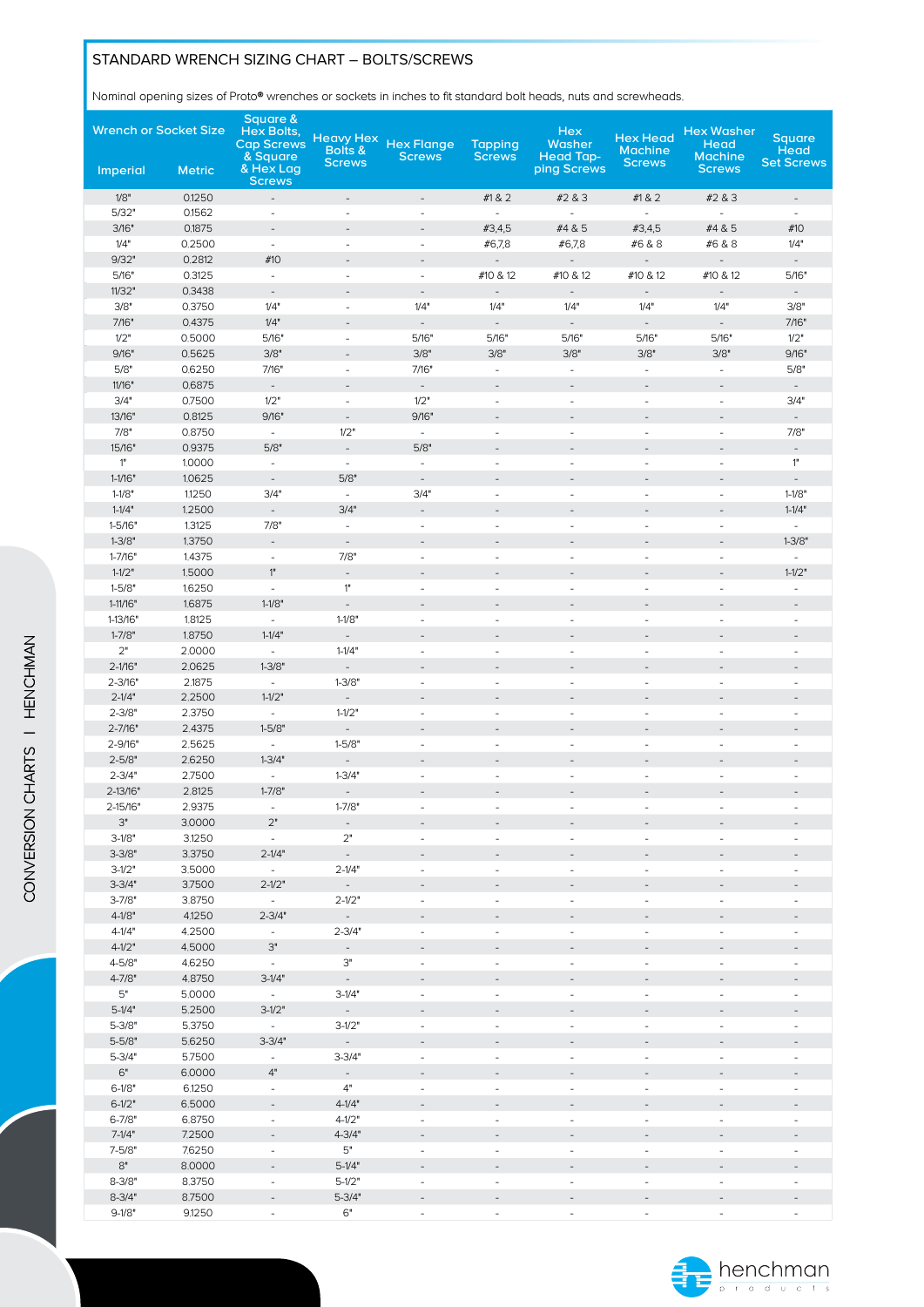# STANDARD WRENCH SIZING CHART – NUTS

Nominal opening sizes of Proto® wrenches or sockets in inches to fit standard bolt heads, nuts and screwheads.

| <b>Wrench or Socket Size</b> |                  | <b>Square Nuts</b><br>& Heavy                        | <b>Track, Heavy</b><br>Hex &<br>Square, Flat & | Square<br><b>Machine</b>                   | Hex Nuts &<br>Flat Castle,<br>Slotted &              | <b>Hex</b><br><b>Flange Nuts</b>                     | <b>Track</b><br><b>Bolt Nuts</b> | <b>Hex</b><br><b>Lock Nuts</b>             |
|------------------------------|------------------|------------------------------------------------------|------------------------------------------------|--------------------------------------------|------------------------------------------------------|------------------------------------------------------|----------------------------------|--------------------------------------------|
| Imperial                     | <b>Metric</b>    | <b>Square Nuts</b>                                   | <b>Jam Nuts</b>                                | <b>Screw Nuts</b>                          | Ham Hex<br><b>Nuts</b>                               |                                                      |                                  |                                            |
| 1/8"                         | 0.1250           | $\blacksquare$                                       | $\overline{\phantom{a}}$                       | $\overline{\phantom{a}}$                   | $\overline{\phantom{a}}$                             | $\overline{\phantom{a}}$                             | $\blacksquare$                   | $\overline{\phantom{a}}$                   |
| 5/32"                        | 0.1562           | $\blacksquare$                                       | $\blacksquare$                                 | #0 & 1                                     | $\omega$                                             | $\sim$                                               | ä,                               | $\omega$                                   |
| 3/16"                        | 0.1875           | $\overline{a}$                                       |                                                | #2 & 3                                     | $\overline{\phantom{a}}$                             | ÷,                                                   | ÷,                               | $\overline{\phantom{a}}$                   |
| 1/4"                         | 0.2500           | $\overline{\phantom{a}}$                             | $\blacksquare$                                 | #4                                         | $\overline{\phantom{a}}$                             | $\overline{\phantom{a}}$                             | $\blacksquare$                   | #4                                         |
| 9/32"                        | 0.2812           | $\overline{\phantom{a}}$                             | $\overline{\phantom{a}}$                       | $\blacksquare$                             | $\overline{\phantom{a}}$                             | $\overline{\phantom{a}}$                             | $\overline{\phantom{a}}$         | $\overline{\phantom{a}}$                   |
| 5/16"<br>11/32"              | 0.3125<br>0.3438 | $\overline{\phantom{a}}$                             | $\blacksquare$                                 | #5 & 6<br>#8                               | $\overline{\phantom{a}}$                             | #6<br>#8                                             | $\overline{\phantom{a}}$         | #6<br>#8                                   |
| 3/8"                         | 0.3750           | $\overline{\phantom{a}}$<br>$\omega$                 | $\blacksquare$                                 | #10                                        | $\overline{\phantom{a}}$<br>$\sim$                   | #10                                                  | $\blacksquare$                   | #10                                        |
| 7/16"                        | 0.4375           | 1/4"                                                 | $\overline{\phantom{a}}$                       | #12 & 14                                   | 1/4"                                                 | #12 & 14                                             | ÷,                               | #12 & 14                                   |
| 1/2"                         | 0.5000           | 1/4"                                                 | 1/4"                                           | $\blacksquare$                             | 5/16"                                                | 5/16"                                                | $\blacksquare$                   | 5/16"                                      |
| 9/16"                        | 0.5625           | 5/16"                                                | 5/16"                                          | 5/16"                                      | 3/8"                                                 | 3/8"                                                 |                                  | 3/8"                                       |
| 5/8"                         | 0.6250           | 3/8"                                                 | $\bar{\phantom{a}}$                            | 3/8"                                       | $\omega$                                             | $\omega$                                             | $\overline{\phantom{a}}$         | $\omega$                                   |
| 11/16"                       | 0.6875           | 3/8"                                                 | 3/8"                                           | $\overline{\phantom{a}}$                   | 7/16"                                                | 7/16"                                                | $\overline{\phantom{a}}$         | 7/16"                                      |
| 3/4"                         | 0.7500           | 7/16"                                                | 7/16"                                          | $\blacksquare$                             | 1/2"                                                 | 1/2"                                                 | $\overline{\phantom{a}}$         | 1/2"                                       |
| 13/16"                       | 0.8125           | 1/2"                                                 | $\overline{\phantom{a}}$                       | $\overline{\phantom{a}}$                   | $\overline{\phantom{a}}$                             | ۰                                                    | $\overline{\phantom{a}}$         | $\overline{\phantom{a}}$                   |
| 7/8"<br>15/16"               | 0.8750<br>0.9375 | 1/2"                                                 | 1/2"<br>9/16"                                  | $\overline{\phantom{a}}$<br>$\overline{a}$ | 9/16"<br>5/8"                                        | 9/16"<br>5/8"                                        | ä,<br>÷,                         | 9/16"<br>5/8"                              |
| 1"                           | 1.0000           | $\overline{\phantom{a}}$<br>5/8"                     | $\overline{\phantom{a}}$                       | $\overline{\phantom{a}}$                   | $\blacksquare$                                       | $\overline{\phantom{a}}$                             | $\overline{\phantom{a}}$         | $\blacksquare$                             |
| $1 - 1/16"$                  | 1.0625           | 5/8"                                                 | 5/8"                                           | $\overline{\phantom{a}}$                   | $\overline{\phantom{a}}$                             | $\overline{\phantom{a}}$                             | $\qquad \qquad -$                | $\overline{\phantom{a}}$                   |
| $1 - 1/8"$                   | 1.1250           | 3/4"                                                 | $\omega$                                       | $\blacksquare$                             | 3/4"                                                 | 3/4"                                                 | ÷,                               | 3/4"                                       |
| $1 - 1/4"$                   | 1.2500           | 3/4"                                                 | 3/4"                                           | $\qquad \qquad -$                          | $\overline{\phantom{a}}$                             | $\qquad \qquad \blacksquare$                         | 3/4" & 13/16"                    | $\overline{\phantom{a}}$                   |
| 1-5/16"                      | 1.3125           | 7/8"                                                 | $\omega$                                       | $\overline{\phantom{a}}$                   | 7/8"                                                 | $\overline{\phantom{a}}$                             | ÷,                               | 7/8"                                       |
| $1 - 3/8"$                   | 1.3750           | $\overline{\phantom{a}}$                             | $\sim$                                         | $\overline{a}$                             | $\overline{\phantom{a}}$                             | $\overline{\phantom{a}}$                             | $\overline{\phantom{a}}$         | $\overline{\phantom{a}}$                   |
| $1 - 7/16"$                  | 1.4375           | 7/8"                                                 | 7/8"                                           | $\overline{\phantom{a}}$                   | $\equiv$                                             | $\overline{\phantom{a}}$                             | 7/8"                             | $\overline{\phantom{a}}$                   |
| $1 - 1/2"$                   | 1.5000           | $1"$                                                 | $\overline{\phantom{a}}$                       | $\overline{\phantom{a}}$                   | 1"                                                   | $\overline{\phantom{a}}$                             | 15/16" & 1"                      | 1"                                         |
| $1 - 5/8"$                   | 1.6250           | 1"                                                   | $1"$                                           | $\overline{a}$                             | $\omega$                                             | $\sim$                                               | 1" & 1-1/16"                     | $\omega$                                   |
| $1-11/16"$<br>1-13/16"       | 1.6875<br>1.8125 | $1 - 1/8"$<br>$1 - 1/8"$                             | $\overline{\phantom{a}}$<br>$1 - 1/8"$         | $\overline{\phantom{a}}$<br>$\blacksquare$ | $1 - 1/8"$<br>$\equiv$                               | $\overline{\phantom{0}}$<br>$\overline{\phantom{a}}$ | $1 - 1/8"$<br>$1 - 1/8"$         | $1 - 1/8"$<br>ä,                           |
| $1 - 7/8"$                   | 1.8750           | $1 - 1/4"$                                           | $\overline{\phantom{a}}$                       | $\overline{a}$                             | $1 - 1/4"$                                           | $\overline{\phantom{a}}$                             | $\frac{1}{2}$                    |                                            |
| $2"$                         | 2,0000           | $1 - 1/4"$                                           | $1 - 1/4"$                                     | $\blacksquare$                             | $\sim$                                               | $\overline{\phantom{a}}$                             | $\overline{\phantom{a}}$         | $\overline{\phantom{a}}$                   |
| $2 - 1/16"$                  | 2.0625           | $1 - 3/8"$                                           | $\overline{\phantom{a}}$                       |                                            | $1 - 3/8"$                                           | ÷,                                                   | ÷,                               |                                            |
| $2 - 3/16"$                  | 2,1875           | $1 - 3/8"$                                           | $1 - 3/8"$                                     | ÷,                                         | $\sim$                                               | $\overline{\phantom{a}}$                             | $\overline{\phantom{a}}$         | $\overline{\phantom{a}}$                   |
| $2 - 1/4"$                   | 2.2500           | $1 - 1/2"$                                           | $\blacksquare$                                 | $\overline{\phantom{a}}$                   | $1 - 1/2"$                                           | $\qquad \qquad -$                                    | $\overline{\phantom{a}}$         |                                            |
| $2 - 3/8"$                   | 2.3750           | $1 - 1/2"$                                           | $1 - 1/2"$                                     | ä,                                         | $\sim$                                               | $\blacksquare$                                       | $\overline{\phantom{a}}$         | $\overline{\phantom{a}}$                   |
| $2 - 7/16"$                  | 2.4375           | $\blacksquare$                                       | $\bar{\phantom{a}}$                            |                                            | $\overline{\phantom{a}}$                             |                                                      | $\overline{\phantom{0}}$         |                                            |
| 2-9/16"                      | 2.5625           | $\overline{\phantom{a}}$                             | $1 - 5/8"$                                     | $\blacksquare$                             | $\overline{\phantom{a}}$                             | $\overline{\phantom{a}}$                             | $\overline{\phantom{a}}$         | $\overline{\phantom{a}}$                   |
| $2 - 5/8"$<br>$2 - 3/4"$     | 2.6250<br>2.7500 | $\overline{\phantom{a}}$<br>$\overline{\phantom{a}}$ | $\overline{\phantom{a}}$<br>$1 - 3/4"$         | $\overline{\phantom{a}}$<br>$\blacksquare$ | $\overline{\phantom{a}}$<br>$\overline{\phantom{a}}$ | $\overline{a}$<br>$\overline{\phantom{a}}$           | ÷,<br>$\overline{\phantom{a}}$   | $\overline{a}$<br>$\overline{\phantom{a}}$ |
| $2 - 13/16"$                 | 2.8125           | $\overline{\phantom{a}}$                             | $\overline{\phantom{a}}$                       | $\overline{\phantom{a}}$                   | $\overline{\phantom{m}}$                             | $\overline{a}$                                       | $\overline{\phantom{a}}$         | $\overline{a}$                             |
| 2-15/16"                     | 2.9375           | $\omega$                                             | $1 - 7/8"$                                     | ÷,                                         | $\bar{\phantom{a}}$                                  | $\bar{a}$                                            | ÷,                               | ÷,                                         |
| $3"$                         | 3.0000           |                                                      | $\overline{\phantom{a}}$                       |                                            |                                                      |                                                      |                                  |                                            |
| $3-1/8"$                     | 3,1250           | $\omega$                                             | 2"                                             | ä,                                         | ÷.                                                   | ä,                                                   | $\blacksquare$                   | $\sim$                                     |
| $3 - 3/8"$                   | 3.3750           | $\overline{\phantom{a}}$                             | $\overline{\phantom{a}}$                       | $\overline{a}$                             |                                                      |                                                      |                                  |                                            |
| $3-1/2"$                     | 3.5000           | $\overline{\phantom{a}}$                             | $2 - 1/4"$                                     | $\overline{\phantom{a}}$                   | $\overline{\phantom{a}}$                             | $\overline{\phantom{a}}$                             | $\overline{\phantom{a}}$         | $\overline{\phantom{a}}$                   |
| $3 - 3/4"$                   | 3.7500           |                                                      | $\overline{\phantom{a}}$                       | $\sim$                                     |                                                      |                                                      |                                  |                                            |
| $3 - 7/8"$                   | 3.8750           | $\overline{\phantom{a}}$                             | $2 - 1/2"$                                     | $\sim$                                     | ÷.                                                   | $\overline{\phantom{a}}$                             | ä,                               | ÷.                                         |
| $4 - 1/8"$<br>$4 - 1/4"$     | 4.1250<br>4.2500 | $\overline{\phantom{a}}$<br>$\blacksquare$           | $\overline{\phantom{a}}$<br>$2 - 3/4"$         | $\overline{\phantom{a}}$<br>$\bar{a}$      | $\overline{\phantom{a}}$<br>÷.                       | $\overline{a}$<br>÷,                                 | L,                               | $\overline{\phantom{a}}$<br>$\sim$         |
| $4 - 1/2"$                   | 4.5000           | $\overline{\phantom{m}}$                             | $\overline{\phantom{a}}$                       |                                            |                                                      |                                                      |                                  |                                            |
| $4 - 5/8"$                   | 4.6250           | $\overline{\phantom{a}}$                             | $3"$                                           | $\sim$                                     | $\sim$                                               | $\sim$                                               | $\overline{a}$                   | $\sim$                                     |
| $4 - 7/8"$                   | 4.8750           | $\overline{\phantom{a}}$                             | $\overline{\phantom{a}}$                       |                                            |                                                      |                                                      |                                  |                                            |
| 5"                           | 5.0000           | $\frac{1}{2}$                                        | $3-1/4"$                                       | $\overline{\phantom{a}}$                   | $\overline{\phantom{a}}$                             | ÷,                                                   | ä,                               | $\overline{\phantom{a}}$                   |
| $5-1/4"$                     | 5.2500           | $\overline{\phantom{a}}$                             | $3-1/2"$                                       | ÷                                          | $\overline{\phantom{a}}$                             | $\overline{\phantom{a}}$                             | L.                               | $\overline{\phantom{a}}$                   |
| $5 - 3/8"$                   | 5.3750           | $\blacksquare$                                       | $3-1/2"$                                       | $\bar{a}$                                  | $\overline{\phantom{a}}$                             | ÷.                                                   | L,                               | $\overline{\phantom{a}}$                   |
| $5 - 5/8"$                   | 5.6250           | $\qquad \qquad \blacksquare$                         | $3 - 3/4"$                                     | $\overline{\phantom{a}}$                   |                                                      | $\overline{\phantom{m}}$                             |                                  |                                            |
| $5 - 3/4"$                   | 5.7500           | $\overline{\phantom{a}}$                             | $3 - 3/4"$                                     | $\sim$                                     | $\overline{\phantom{a}}$                             | L,                                                   |                                  |                                            |
| 6"<br>$6 - 1/8"$             | 6.0000<br>6.1250 | $\overline{\phantom{a}}$                             | 4"<br>4"                                       | $\overline{\phantom{a}}$                   | $\overline{\phantom{m}}$                             |                                                      |                                  |                                            |
| $6 - 1/2"$                   | 6.5000           | $\overline{\phantom{a}}$                             |                                                | $\overline{\phantom{a}}$                   | $\overline{\phantom{a}}$                             | $\overline{\phantom{a}}$                             | $\blacksquare$                   | $\overline{\phantom{a}}$                   |
| $6 - 7/8"$                   | 6.8750           | $\blacksquare$                                       | $\blacksquare$                                 | $\blacksquare$                             | $\overline{\phantom{a}}$                             | $\overline{\phantom{a}}$                             | $\blacksquare$                   | $\overline{\phantom{a}}$                   |
| $7-1/4"$                     | 7.2500           | $\overline{\phantom{a}}$                             | $\overline{\phantom{a}}$                       | $\overline{\phantom{a}}$                   |                                                      | ٠                                                    |                                  |                                            |
| $7 - 5/8"$                   | 7.6250           | $\blacksquare$                                       | $\sim$                                         | ä,                                         | $\sim$                                               | ä,                                                   | ä,                               | $\sim$                                     |
| 8"                           | 8,0000           |                                                      |                                                |                                            |                                                      |                                                      |                                  |                                            |
| $8 - 3/8"$                   | 8.3750           | $\overline{\phantom{a}}$                             | $\overline{\phantom{a}}$                       | ÷.                                         | $\sim$                                               | $\overline{\phantom{a}}$                             | ä,                               | $\sim$                                     |
| $8 - 3/4"$                   | 8.7500           | $\overline{\phantom{a}}$                             |                                                |                                            |                                                      |                                                      |                                  |                                            |
| $9-1/8"$                     | 9.1250           | ÷,                                                   |                                                |                                            | $\blacksquare$                                       | $\blacksquare$                                       |                                  |                                            |

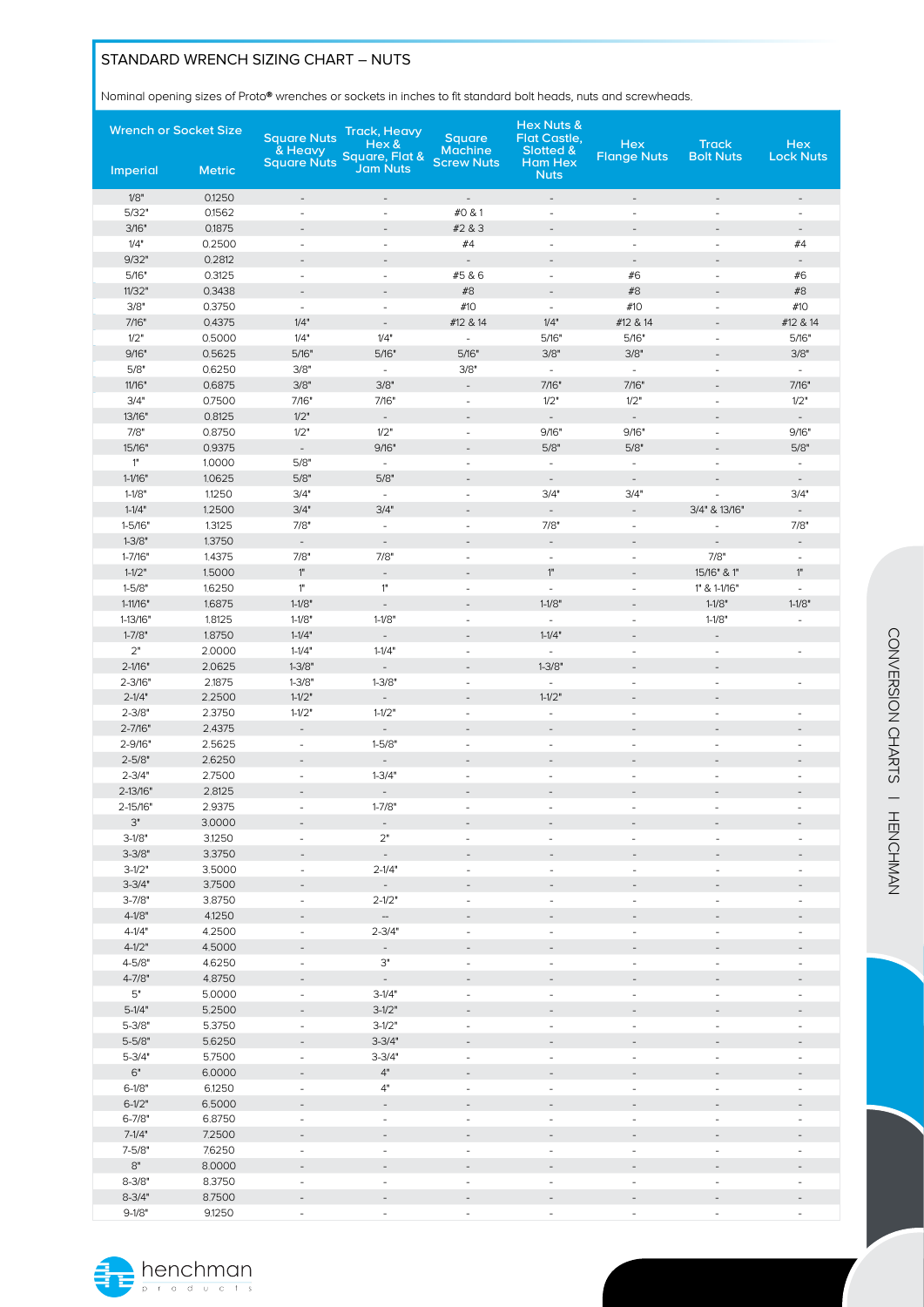### METRIC WRENCH SIZING CHART

Nominal opening sizes of Proto® wrenches or sockets in inches to fit standard bolt heads, nuts and screwheads.

Locate thread diameter of bolt, nut or screw in extreme left or right column. Then move across to box which has proper identification of bolt, nut or screw at top of vertical column. The size in this particular box is the nominal opening size in inches of the Proto® wrench and sockets that will fit.

American Standards Association—ASA B18.2, Appendix I

|                                                           |                            | <b>BOLTS: Use Wrench or Socket Size Shown Below</b> |                                                          | <b>NUTS: Use Wrench or Socket Size Shown Below</b> |                            |                            |                                            |                          |                                                                    |
|-----------------------------------------------------------|----------------------------|-----------------------------------------------------|----------------------------------------------------------|----------------------------------------------------|----------------------------|----------------------------|--------------------------------------------|--------------------------|--------------------------------------------------------------------|
| Wrench<br>or Socket<br><b>Size Across</b><br><b>Flats</b> | <b>Hex</b><br><b>Bolts</b> | <b>Heavy Hex</b><br><b>Bolts</b>                    | Heavy<br><b>Hex</b><br><b>Structural</b><br><b>Bolts</b> |                                                    | <b>Hex Nuts</b><br>Style 1 | <b>Hex Nuts</b><br>Style 1 | <b>Slotted</b><br>& Ham<br><b>Hex Nuts</b> | <b>Heavy</b>             | Wrench<br>or Socket<br><b>Hex Nuts</b> Size Across<br><b>Flats</b> |
| 3.20                                                      |                            | $\overline{\phantom{0}}$                            | —                                                        |                                                    | $M1.6 \times 0.35$         | $\overline{\phantom{a}}$   | $\frac{1}{2}$                              | $\overline{a}$           | 3.20                                                               |
| 4.00                                                      | $=$                        | $\overline{\phantom{0}}$                            | $\qquad \qquad$                                          |                                                    | $M2 \times 0.4$            | ÷.                         | $\overline{a}$                             | ÷                        | 4.00                                                               |
| 5.00                                                      | $\qquad \qquad -$          |                                                     |                                                          |                                                    | $M2.5 \times 0.45$         | $\overline{\phantom{a}}$   |                                            |                          | 5.00                                                               |
| 5.50                                                      | $\overline{\phantom{0}}$   | $\overline{\phantom{0}}$                            | $\overline{\phantom{0}}$                                 |                                                    | $M3 \times 0.5$            | $M3 \times 0.5$            | $\sim$                                     | $\sim$                   | 5.50                                                               |
| 6.00                                                      |                            |                                                     |                                                          |                                                    | $M3.5 \times 0.6$          | $M3.5 \times 0.6$          |                                            |                          | 6.00                                                               |
| 7.00                                                      | $\overline{\phantom{m}}$   | $\qquad \qquad -$                                   |                                                          |                                                    | $M4 \times 0.7$            | $M4 \times 0.7$            | $\Box$                                     | $\overline{\phantom{a}}$ | 7.00                                                               |
| 8.00                                                      | $M5 \times 0.8$            |                                                     |                                                          |                                                    | $M5 \times 0.8$            | $M5 \times 0.8$            | $M5 \times 0.8$                            |                          | 8.00                                                               |
| 10.00                                                     | $M6 \times 1$              |                                                     | $\overline{\phantom{0}}$                                 |                                                    | $M6 \times 1$              | $M6 \times 1$              | $M6 \times 1$                              | $\sim$                   | 10.00                                                              |
| 13.00                                                     | M8 x 1.25                  |                                                     |                                                          |                                                    | M8 x 1.25                  | $M8 \times 1.25$           | M8 x 1.25                                  |                          | 13.00                                                              |
| 15.00                                                     | $M10 \times 1.5$           |                                                     |                                                          |                                                    | $M10 \times 1.5$           | $M10 \times 1.5$           | $M10 \times 1.5$                           | $\overline{\phantom{a}}$ | 15.00                                                              |
| 16.00                                                     | $M10 \times 1.5$           | $\qquad \qquad -$                                   |                                                          |                                                    | $M10 \times 1.5$           | $M10 \times 1.5$           | $M10 \times 1.5$                           | $\overline{\phantom{m}}$ | 16.00                                                              |
| 18.00                                                     | $M12 \times 1.75$          | $\equiv$                                            |                                                          |                                                    | $M12 \times 1.75$          | $M12 \times 1.75$          | $M12 \times 1.75$                          | $\sim$                   | 18.00                                                              |
| 21.00                                                     | $M14 \times 2$             | $M12 \times 1.75$                                   |                                                          |                                                    | $M14 \times 2$             | $M14 \times 2$             | $M14 \times 2$                             | $M12 \times 1.75$        | 21.00                                                              |
| 24.00                                                     | $M16 \times 2$             | $M14 \times 2$                                      | $\overline{\phantom{0}}$                                 |                                                    | $M16 \times 2$             | $M16 \times 2$             | $M16 \times 2$                             | $M14 \times 2$           | 24.00                                                              |
| 27.00                                                     | $\overline{\phantom{0}}$   | $M16 \times 2$                                      | $M16 \times 2$                                           |                                                    | $\overline{\phantom{a}}$   | $\overline{\phantom{a}}$   | $\overline{\phantom{a}}$                   | $M16 \times 2$           | 27.00                                                              |
| 30.00                                                     | $M20 \times 2.5$           | $\overline{\phantom{0}}$                            | $\equiv$                                                 |                                                    | $M20 \times 2.5$           | $M20 \times 2.5$           | $M20 \times 2.5$                           | $\sim$                   | 30.00                                                              |
| 34.00                                                     | $\overline{\phantom{0}}$   | $M20 \times 2.5$                                    | $M20 \times 2.5$                                         |                                                    | $\overline{\phantom{a}}$   |                            | $\overline{\phantom{a}}$                   | $M20 \times 2.5$         | 34.00                                                              |
| 36.00                                                     | $M24 \times 3$             |                                                     | $M22 \times 2.5$                                         |                                                    | $M24 \times 3$             | $M24 \times 3$             | $M24 \times 3$                             | $M22 \times 2.5$         | 36.00                                                              |
| 41.00                                                     | $\equiv$                   | $M24 \times 3$                                      | $M24 \times 3$                                           |                                                    | $\overline{a}$             | $\overline{a}$             | $\overline{a}$                             | $M24 \times 3$           | 41.00                                                              |
| 46.00                                                     | $M30 \times 3.5$           | $\equiv$                                            | $M27 \times 3$                                           |                                                    | $M30 \times 3.5$           | $M30 \times 3.5$           | $M30 \times 3.5$                           | $M27 \times 3$           | 46.00                                                              |
| 50.00                                                     | $\overline{\phantom{0}}$   | $M30 \times 3.5$                                    | $M30 \times 3.5$                                         |                                                    | $\sim$                     | $\overline{\phantom{a}}$   | $\sim$                                     | $M30 \times 3.5$         | 50.00                                                              |
| 55.00                                                     | $M36 \times 4$             |                                                     | $\overline{\phantom{m}}$                                 |                                                    | $M36 \times 4$             | $M36 \times 4$             | $M36 \times 4$                             | $\sim$                   | 55.00                                                              |
| 60.00                                                     | $\overline{\phantom{0}}$   | $M36 \times 4$                                      | $M36 \times 4$                                           |                                                    |                            |                            |                                            | $M36 \times 4$           | 60.00                                                              |
| 65.00                                                     | $M42 \times 4.5$           |                                                     |                                                          |                                                    | $\sim$                     | $\sim$                     | ä,                                         | $\sim$                   | 65.00                                                              |
| 70.00                                                     |                            |                                                     |                                                          |                                                    |                            |                            |                                            | $M42 \times 4.5$         | 70.00                                                              |
| 75.00                                                     | $M48 \times 5$             | $\overline{\phantom{0}}$                            |                                                          |                                                    | $\overline{\phantom{a}}$   | $\sim$                     | $\overline{\phantom{a}}$                   | $\overline{\phantom{a}}$ | 75.00                                                              |
| 80.00                                                     | $\qquad \qquad -$          |                                                     |                                                          |                                                    | $\overline{a}$             | $\overline{a}$             | $\overline{a}$                             | $M48 \times 5$           | 80.00                                                              |
| 85.00                                                     | $M56 \times 5.5$           | $\equiv$                                            |                                                          |                                                    | $\bar{a}$                  | $\sim$                     | $\overline{\phantom{a}}$                   | $\omega$                 | 85.00                                                              |
| 90.00                                                     | $\overline{\phantom{m}}$   |                                                     |                                                          |                                                    |                            | $\overline{\phantom{a}}$   | $\overline{\phantom{a}}$                   | $M56 \times 5.5$         | 90.00                                                              |
| 95.00                                                     | $M64 \times 6$             | $\overline{\phantom{0}}$                            | $\overline{\phantom{0}}$                                 |                                                    | ÷.                         | L.                         | $\overline{a}$                             | $\bar{a}$                | 95.00                                                              |
| 100.00                                                    | $\overline{\phantom{0}}$   |                                                     |                                                          |                                                    | $\overline{\phantom{a}}$   |                            | $\overline{\phantom{a}}$                   | $M64 \times 6$           | 100,00                                                             |
| 105.00                                                    | $M72 \times 6$             |                                                     |                                                          |                                                    | ä,                         | ÷,                         | ÷,                                         |                          | 105.00                                                             |
| 110,00                                                    | —                          | —                                                   |                                                          |                                                    |                            |                            |                                            | $M72 \times 6$           | 110.00                                                             |
| 115.00                                                    | $M80 \times 6$             |                                                     | $\overline{\phantom{0}}$                                 |                                                    | $\overline{a}$             | $\overline{a}$             | ÷,                                         | $\sim$                   | 115.00                                                             |
| 120,00                                                    | $\qquad -$                 |                                                     |                                                          |                                                    | $\overline{a}$             |                            |                                            | $M80 \times 6$           | 120,00                                                             |
| 130.00                                                    | $M90 \times 6$             | $\overline{\phantom{0}}$                            |                                                          |                                                    | ä,                         | $\overline{\phantom{a}}$   | $\overline{\phantom{a}}$                   | $\sim$                   | 130.00                                                             |
| 135.00                                                    | $\overline{\phantom{0}}$   |                                                     |                                                          |                                                    |                            |                            |                                            | $M90 \times 6$           | 135.00                                                             |
| 145.00                                                    | $M100 \times 6$            |                                                     |                                                          |                                                    | ٠                          | ÷,                         | ÷.                                         | $\sim$                   | 145.00                                                             |
| 150.00                                                    | $\overline{\phantom{0}}$   |                                                     |                                                          |                                                    |                            |                            |                                            | $M100 \times 6$          | 150,00                                                             |

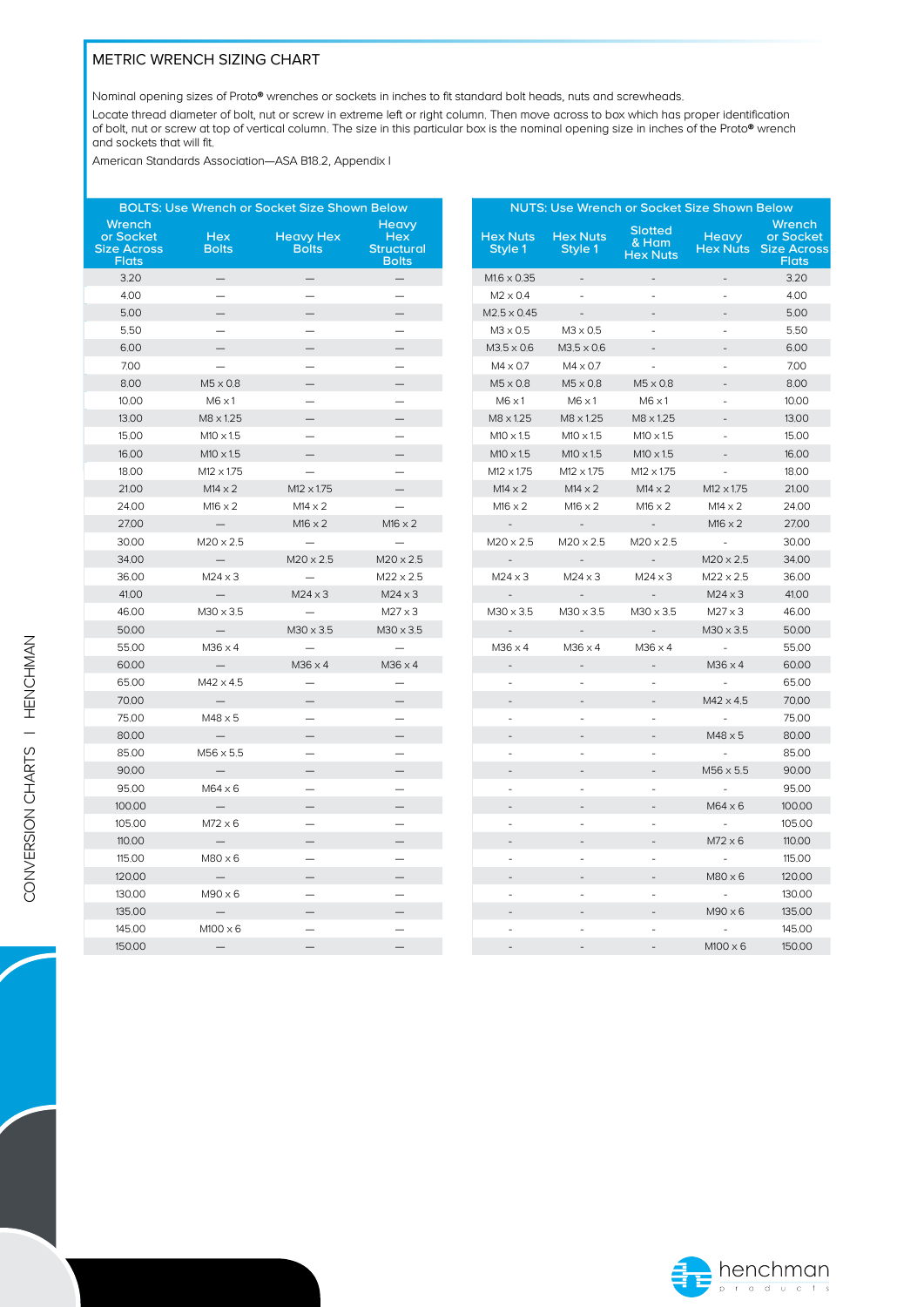#### STANDARD TORQUE VALUE CHART FOR METRIC FASTENERS (TORQUE—KILO-NEWTON) CONVERSION GUIDANCE

Class 4.6 is approximately equal to SAE Grade 1, and ASTM A307, Grade A.

Class 5.8 is approximately equal to SAE Grade 2.

Class 8.8 is approximately equal to SAE Grade 5, and ASTM A449.

Class 9.8 has properties approximately 9 percent stronger than SAE Grade 5, and ASTM A449.

Class 10.9 is approximately equal to SAE Grade 8, and ASTM A354, Grade BD.

| Class                    | 4.6    | 4.8   | 5.8    | 8.8    | 9.8    | 10.9   | 12.9   |
|--------------------------|--------|-------|--------|--------|--------|--------|--------|
| Proof<br><b>Load MPA</b> | 225    | 310   | 380    | 600    | 650    | 830    | 970    |
| M1.6x0.35<br>(0.063)     |        | 0.39  |        |        | 0.83   |        | 1.23   |
| M2x0.4<br>(0.079)        |        | 0.64  |        |        | 1.35   |        | 2.01   |
| M2.5x0.45<br>(0.098)     |        | 1.05  |        |        | 2.20   |        | 3.29   |
| M3x0.5<br>(0.118)        |        | 1.56  |        |        | 3.27   |        | 4.88   |
| M3.4x0.6<br>(0.138)      |        | 2.10  |        |        | 4.41   |        | 6.58   |
| M4x0.7<br>(0.157)        |        | 2.72  |        |        | 5.71   |        | 8.52   |
| M5x0.8<br>(0.197)        | 3.20   | 4.40  | 5.40   |        | 9.23   | 11,80  | 13.80  |
| M6.3x1<br>(0.248)        | 2.09   | 7.01  | 8.59   |        | 14.70  | 18.80  | 21.90  |
| M8x1.25<br>(0.315)       | 8.24   | 11.30 | 13.90  |        | 23.80  | 30.40  | 35.50  |
| M10x1.5<br>(0.394)       | 13.10  | 18.00 | 22.00  |        | 37.70  | 48.10  | 56.30  |
| M12x1.75<br>(0.472)      | 19.00  | 26.10 | 32.00  |        | 54.80  | 70.00  | 81.80  |
| M14x2<br>(0.551)         | 25.90  | 35.70 | 43.70  |        | 74.80  | 95.40  | 112.00 |
| M16x2<br>(0.630)         | 35.30  | 48.70 | 59.70  | 94.20  | 120.00 | 130.00 | 152.00 |
| M20x2.5<br>(0.787)       | 55.10  |       | 93.10  | 147.00 |        | 203.00 | 238.00 |
| M24x3<br>(0.945)         | 79.40  |       | 134.00 | 212.00 |        | 293.00 | 342,00 |
| M30x3.5<br>(1.181)       | 126.00 |       |        | 337.00 |        | 466.00 | 544.00 |
| M36x4<br>(1.417)         | 184.00 |       |        | 490.00 |        | 478.00 | 792.00 |

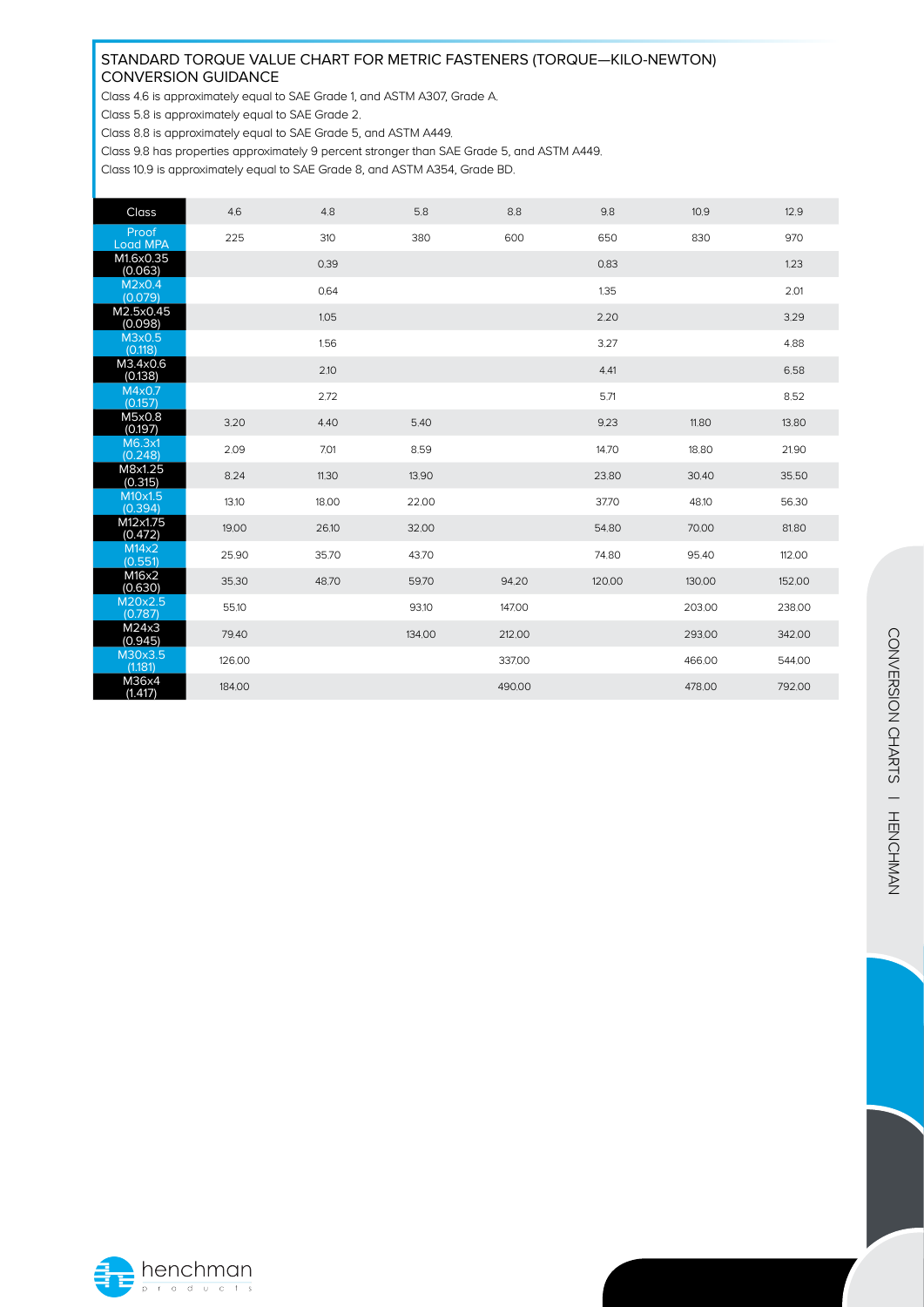# NEWTON METER TORQUE VALUE CONVERSIONS

NOTE: The International Metric System measures torque in Newton meters (Nm). A Newton is defined as the force necessary to move one kilogram one meter per second.

| From ft-lb to $Nm - ft$ -lb x 1.3558 = $Nm$ |        |        |        |        |        |        |        |        |               |  |  |
|---------------------------------------------|--------|--------|--------|--------|--------|--------|--------|--------|---------------|--|--|
| O                                           | 1      | 2      | 3      | 4      | 5      | 6      | 7      | 8      | 9             |  |  |
| Nm                                          | Nm     | Nm     | Nm     | Nm     | Nm     | Nm     | Nm     | Nm     | Nm            |  |  |
| $\circ$                                     | 1,36   | 2.71   | 4.07   | 5.42   | 6.78   | 8.13   | 9.49   | 10.84  | 12.20         |  |  |
| 13.56                                       | 14.91  | 16.27  | 17.62  | 18.98  | 20.33  | 21.69  | 23.05  | 2440   | 25.76         |  |  |
| 27.11                                       | 28.47  | 29.83  | 31.18  | 32.54  | 33.89  | 35.25  | 36.61  | 37.97  | 39.32         |  |  |
| 40.67                                       | 42.02  | 43.38  | 44.73  | 46.09  | 47.45  | 48.80  | 50.16  | 51.51  | 52.87         |  |  |
| 54.22                                       | 55.58  | 56.94  | 58.29  | 59.65  | 61.00  | 62.36  | 63.71  | 65.07  | 66.42         |  |  |
| 67.78                                       | 69.14  | 70.49  | 71.85  | 73.20  | 74.56  | 75.91  | 77.27  | 78.62  | 79.98         |  |  |
| 81.33                                       | 82.69  | 84.05  | 85.40  | 86.76  | 88.11  | 89.47  | 90.83  | 92.18  | 93.54         |  |  |
| 94.89                                       | 96.25  | 97.60  | 98.96  | 100.31 | 101.67 | 103.03 | 104.38 | 105.74 | 107.09        |  |  |
| 108.45                                      | 109.80 | 111.16 | 112.51 | 113.87 | 115.23 | 116.58 | 117.94 | 119.29 | 120.65        |  |  |
| 122.00                                      | 123.36 | 124.72 | 126.07 | 127.43 | 128.78 | 130.14 | 131.49 |        | 132.85 134.20 |  |  |
| 135.58                                      |        |        |        |        |        |        |        |        |               |  |  |
|                                             |        |        |        |        |        |        |        |        |               |  |  |

| From Nm to ft-lb $-$ Nm x 0.73756 = ft-lb |         |       |       |       |       |       |       |       |       |       |  |  |
|-------------------------------------------|---------|-------|-------|-------|-------|-------|-------|-------|-------|-------|--|--|
| Nm.                                       | O       | 1     | 2     | 3     | 4     | 5     | 6     | 7     | 8     | 9     |  |  |
|                                           | ft-lb   | ft-lb | ft-Ib | ft-lb | ft-Ib | ft-lb | ft-lb | ft-lb | ft-lb | ft-lb |  |  |
| $\circ$                                   | $\circ$ | 0.74  | 1.48  | 2.21  | 2.95  | 3.69  | 4.43  | 5,16  | 5.90  | 6.64  |  |  |
| 10                                        | 7.38    | 8.11  | 8.85  | 9.59  | 10.33 | 11.06 | 11.80 | 12.54 | 13.28 | 14.01 |  |  |
| 20                                        | 14.75   | 15.49 | 16.23 | 16.96 | 17.70 | 18.44 | 19.18 | 19.91 | 20.65 | 21.39 |  |  |
| 30                                        | 22.13   | 22.86 | 23.60 | 24.34 | 25.08 | 25.81 | 26.55 | 27.29 | 28.03 | 28.76 |  |  |
| 40                                        | 29.50   | 30.24 | 30.98 | 31.72 | 32.45 | 33.19 | 33.93 | 34.67 | 35.40 | 36.14 |  |  |
| 50                                        | 36.88   | 37.62 | 38.35 | 39.09 | 39.83 | 40.57 | 41.30 | 42.04 | 42.78 | 43.52 |  |  |
| 60                                        | 44.25   | 44.99 | 45.73 | 46.47 | 47.20 | 47.94 | 48.68 | 49.42 | 50.15 | 50.89 |  |  |
| 70                                        | 51.63   | 52.37 | 53.10 | 53.84 | 54.58 | 55.32 | 56.05 | 56.79 | 57.53 | 58.27 |  |  |
| 80                                        | 59.00   | 59.74 | 60.48 | 61.22 | 61.96 | 62.69 | 63.43 | 64.17 | 64.91 | 65.64 |  |  |
| 90                                        | 66.38   | 6712  | 67.86 | 68.59 | 69.33 | 70.07 | 70.81 | 71.54 | 72.28 | 73.02 |  |  |
| 100                                       | 73.76   |       |       |       |       |       |       |       |       |       |  |  |

| From in-Ib to $Nm - in$ -Ib x $.1130 = Nm$ |         |       |       |       |       |       |       |       |       |       |  |
|--------------------------------------------|---------|-------|-------|-------|-------|-------|-------|-------|-------|-------|--|
| in-lb                                      | O       | 1     | 2     | 3     | 4     | 5     | 6     | 7     | 8     | 9     |  |
|                                            | Nm      | Nm    | Nm    | Nm    | Nm    | Nm    | Nm    | Nm    | Nm    | Nm    |  |
| $\circ$                                    | $\circ$ | 0.11  | 0.22  | 0.33  | 0.45  | 0.56  | 0.67  | 0.79  | 0.90  | 1,02  |  |
| 10                                         | 1.13    | 1,24  | 1.36  | 1.47  | 1.58  | 1,70  | 1,81  | 1.92  | 2.03  | 2.15  |  |
| 20                                         | 2.26    | 2.37  | 2.49  | 2.60  | 2.71  | 2.83  | 2.94  | 3.05  | 3.16  | 3.28  |  |
| 30                                         | 3.39    | 3.50  | 3.62  | 3.73  | 3.84  | 3.96  | 4.07  | 4.18  | 4.29  | 4.41  |  |
| 40                                         | 4.52    | 4.63  | 4.75  | 4.86  | 4.97  | 5.09  | 5.20  | 5.31  | 5.42  | 5.54  |  |
| 50                                         | 5.65    | 5.76  | 5.88  | 5.99  | 6.10  | 6.22  | 6.33  | 6.44  | 6.55  | 6.67  |  |
| 60                                         | 6.78    | 6.89  | 7.01  | 7.12  | 7.23  | 7.35  | 7.46  | 7.57  | 7.68  | 7.80  |  |
| 70                                         | 7.91    | 8.02  | 8.14  | 8.25  | 8.36  | 8.48  | 8.59  | 8.70  | 8.81  | 8.93  |  |
| 80                                         | 9.04    | 9.15  | 9.27  | 9.38  | 9.49  | 9.61  | 9.72  | 9.83  | 9.94  | 10.06 |  |
| 90                                         | 10.17   | 10.28 | 10.40 | 10.51 | 10.62 | 10.74 | 10.85 | 10.96 | 11,07 | 11,19 |  |
| 100                                        | 11,30   |       |       |       |       |       |       |       |       |       |  |

|          |         |      | From in-oz to $Nm - in$ -oz x .00706 = Nm |      |      |      |      |      |      |      |
|----------|---------|------|-------------------------------------------|------|------|------|------|------|------|------|
|          | 0       | 1    | 2                                         | 3    | 4    | 5    | 6    | 7    | 8    | 9    |
| in-oz    | Nm      | Nm   | <b>Nm</b>                                 | Nm   | Nm   | Nm   | Nm   | Nm   | Nm   | Nm   |
| $\Omega$ | $\circ$ | .007 | .014                                      | .021 | .028 | .035 | .042 | .049 | .056 | .064 |
| 10       | .071    | .078 | .085                                      | .092 | .098 | .106 | ,113 | ,120 | ,127 | .134 |
| 20       | .141    | .148 | .155                                      | .162 | ,169 | .177 | ,184 | .191 | .198 | .205 |
| 30       | .212    | .219 | .226                                      | .232 | .240 | .247 | .254 | .261 | .268 | .275 |
| 40       | .282    | .289 | .297                                      | .304 | .312 | .318 | .324 | .332 | .339 | .346 |
| 50       | .353    | .360 | .367                                      | .374 | .381 | .388 | .395 | .402 | .409 | .417 |
| 60       | .424    | .431 | .438                                      | .445 | .452 | .459 | .466 | .473 | .480 | .487 |
| 70       | .494    | .501 | .508                                      | .515 | .522 | .530 | .537 | .544 | .551 | .558 |
| 80       | .565    | .572 | .579                                      | .586 | .593 | .600 | .607 | .614 | .621 | .628 |
| 90       | .635    | .642 | .650                                      | .657 | .664 | .671 | .678 | .685 | .692 | .699 |
| 100      | .706    |      |                                           |      |      |      |      |      |      |      |

|                  | From m-kg to Nm $-$ m-kg (or kpm) $\times$ 9.80665 = Nm |                                                                       |        |        |                                                  |        |        |        |               |             |
|------------------|---------------------------------------------------------|-----------------------------------------------------------------------|--------|--------|--------------------------------------------------|--------|--------|--------|---------------|-------------|
|                  | 0                                                       | 1                                                                     | 2      | з      | 4                                                | 5      | 6      | 7      | 8             | 9           |
| m-kg             | Nm                                                      | Nm                                                                    | Nm     | Nm.    | Nm                                               | Nm.    | Nm.    | Nm.    | Nm            | Nm          |
| $\circ$          | $\circ$                                                 | 9.81                                                                  | 19.61  | 29.42  | 39.23                                            | 49.03  | 58.84  | 68.65  |               | 78.45 88.26 |
| 10 <sup>10</sup> | 98.07                                                   | 107.87                                                                | 117.68 | 127.49 | 137.30                                           | 147.10 | 156.90 | 166.71 | 176.52 186.33 |             |
| 20               |                                                         | 196.13 205.94 215.75 225.55 235.36 245.17 254.98 264.78 274.59 284.40 |        |        |                                                  |        |        |        |               |             |
| 30               |                                                         | 294.20 304.00 313.81 323.62 333.43 343.23 353.04 362.85 372.65 382.46 |        |        |                                                  |        |        |        |               |             |
| 40               |                                                         | 392.27 402.07 411.88                                                  |        |        | 421.69 431.49 441.30 451.11 460.91 470.72 480.53 |        |        |        |               |             |
| 50               |                                                         | 490.33 500.14 509.95 519.75 529.56 539.37 549.17 558.95 568.79 578.60 |        |        |                                                  |        |        |        |               |             |
| 60               |                                                         | 588.40 598.21 608.01 617.82 627.63 637.43 647.24 657.05 666.86 676.66 |        |        |                                                  |        |        |        |               |             |
| 70               |                                                         | 686.47 696.27 706.08 715.89 725.70 735.50 745.30 755.11 764.92 774.73 |        |        |                                                  |        |        |        |               |             |
| 80               |                                                         | 784.53 794.34 804.15 813.95 823.76 833.57 843.37 853.18 862.99 872.79 |        |        |                                                  |        |        |        |               |             |
| 90               |                                                         | 882.60 892.41 902.21 912.02 921.83 931.63 941.44 951.25 961.05 970.86 |        |        |                                                  |        |        |        |               |             |
| 100              | 980.67                                                  |                                                                       |        |        |                                                  |        |        |        |               |             |
|                  |                                                         |                                                                       |        |        |                                                  |        |        |        |               |             |

|                  |         |      |        | From Nm to in-lb $-$ Nm $\times$ 8.8507 = in-lb                       |   |                             |       |        |        |       |
|------------------|---------|------|--------|-----------------------------------------------------------------------|---|-----------------------------|-------|--------|--------|-------|
| Nm               | O       | 1    | 2      | 3                                                                     | 4 | 5                           | 6     | 7      | 8      | 9     |
|                  |         |      |        | in-lb in-lb in-lb in-lb in-lb in-lb in-lb in-lb in-lb in-lb           |   |                             |       |        |        |       |
| $\Omega$         | $\circ$ | 8.85 | 17.70  | 26.55                                                                 |   | 35.40 44.25                 | 53.10 | 61.95  | 70.81  | 79.66 |
| 10               | 88.51   | 9736 | 106 21 |                                                                       |   | 115.06 123.91 132.76 141.61 |       | 150.46 | 159.31 | 16816 |
| 20               | 17701   |      |        | 185.86 194.72 203.57 212.42 221.27 230.12 238.98 247.82 256.67        |   |                             |       |        |        |       |
| 30               |         |      |        | 265.52 274.38 283.22 292.07 300.92 309.77 318.62 327.48 336.33 345.18 |   |                             |       |        |        |       |
| 40               |         |      |        | 354.03 362.88 371.73 380.58 389.43 398.28 407.13 415.98 424.83 433.68 |   |                             |       |        |        |       |
| 50               |         |      |        | 442.53 451.36 460.24 469.09 477.94 486.79 495.64 504.49 513.34 522.19 |   |                             |       |        |        |       |
| 60               |         |      |        | 531.04 539.89 548.74 557.59 566.44 575.30 584.15 593.00 601.85 610.70 |   |                             |       |        |        |       |
| 70               |         |      |        | 619.55 628.40 637.25 646.10 654.95 663.80 672.65 681.50 690.35 699.20 |   |                             |       |        |        |       |
| 80               |         |      |        | 708.06 716.91 725.76 734.61 743.46 752.31 761.16 770.01 778.86 787.72 |   |                             |       |        |        |       |
| 90               |         |      |        | 796.56 805.41 814.26 823.12 831.97 840.82 849.67 858.52 867.37 876.22 |   |                             |       |        |        |       |
| 100 <sub>o</sub> | 885.07  |      |        |                                                                       |   |                             |       |        |        |       |

|     |         |        |        |        |        |        |        | From Nm to in-oz $-$ Nm x $141.6119 = in-oz$                |        |               |
|-----|---------|--------|--------|--------|--------|--------|--------|-------------------------------------------------------------|--------|---------------|
| Nm  | O       | 1      | 2      | з      | 4      | 5      | 6      | 7                                                           | 8      | 9             |
|     |         |        |        |        |        |        |        | in-oz in-oz in-oz in-oz in-oz in-oz in-oz in-oz in-oz in-oz |        |               |
| 0.0 | $\circ$ | 1.42   | 2.83   | 4.25   | 5.66   | 7.08   | 8.50   | 9.91                                                        | 11.33  | 12.74         |
| 0.1 | 14.16   | 15.58  | 16.99  | 18.41  | 19.83  | 21.24  | 22.66  | 24.07                                                       | 25.49  | 26.91         |
| 0.2 | 28.32   | 29.74  | 31.15  | 32.57  | 33.99  | 35.40  | 36.82  | 38.23                                                       | 39.65  | 41.07         |
| 0.3 | 42.48   | 43.90  | 45.32  | 46.73  | 48.15  | 49.56  | 50.98  | 52.40                                                       | 53.81  | 55.23         |
| 0.4 | 56.64   | 58.06  | 59.48  | 60.89  | 62.31  | 63.72  | 65.14  | 66.56                                                       | 67.97  | 69.39         |
| 0.5 | 70.81   | 72.22  | 73.64  | 75.05  | 76.47  | 77.89  | 79.30  | 80.72                                                       | 82.13  | 83.55         |
| 0.6 | 84.97   | 86.41  | 87.80  | 89.21  | 90.63  | 92.05  | 93.46  | 94.88                                                       | 96.30  | 97.71         |
| 0.7 | 99.13   | 100.54 | 101.96 | 103.38 | 104.79 | 106.21 | 107.62 | 109.04                                                      | 110.46 | 111.87        |
| 0.8 | 113.29  | 114.70 | 116.12 | 117.54 | 118.95 | 120.37 | 121.79 | 123.20                                                      |        | 124.62 126.03 |
| 0.9 | 127.45  | 128.87 | 130.28 | 131.70 | 133.11 | 134.53 | 135.95 | 137.36                                                      | 138.78 | 140.19        |
| 1.0 | 141.61  |        |        |        |        |        |        |                                                             |        |               |

|         |          |       |       |       |       | From Nm to m-kg $-$ Nm x 10197 = m-kg (or kpm) |       |       |       |              |
|---------|----------|-------|-------|-------|-------|------------------------------------------------|-------|-------|-------|--------------|
| Nm      | O        | 1     | 2     | з     | 4     | 5                                              | 6     | 7     | 8     | 9            |
|         |          |       |       |       |       |                                                |       |       |       |              |
| $\circ$ | $\Omega$ | 0.102 | 0.204 | 0.306 | 0.408 | 0.510                                          | 0.611 | 0.714 | 0.816 | 0.918        |
| 10      | 1.020    | 1.122 | 1.224 | 1.326 | 1.428 | 1.530                                          | 1.632 | 1.733 | 1.835 | 1.937        |
| 20      | 2.039    | 2.141 | 2.243 | 2.345 | 2.447 | 2.549                                          | 2.651 | 2.753 | 2.855 | 2.957        |
| 30      | 3.059    | 3.161 | 3.263 | 3.365 | 3.467 | 3.569                                          | 3.671 | 3.773 | 3.875 | 3.977        |
| 40      | 4.079    | 4.181 | 4.283 | 4.385 | 4.487 | 4.589                                          | 4.691 | 4.793 | 4.895 | 4.997        |
| 50      | 5.099    | 5.200 | 5.302 | 5.404 | 5.506 | 5.608                                          | 5.710 | 5.812 | 5.914 | 6.016        |
| 60      | 6.118    | 6.220 | 6.322 | 6.424 | 6.526 | 6.628                                          | 6.730 | 6.832 | 6.934 | 7.036        |
| 70      | 7.138    | 7.240 | 7.342 | 7.444 | 7.546 | 7.648                                          | 7.750 | 7.852 | 7.954 | 8.056        |
| 80      | 8.158    | 8.260 | 8.362 | 8.464 | 8.565 | 8.667                                          | 8.769 | 8.871 | 8.973 | 9.075        |
| 90      | 9.177    | 9.279 | 9.381 | 9.483 | 9.585 | 9.687                                          | 9.789 | 9.891 |       | 9.993 10.095 |
| 100     | 10.197   |       |       |       |       |                                                |       |       |       |              |
|         |          |       |       |       |       |                                                |       |       |       |              |

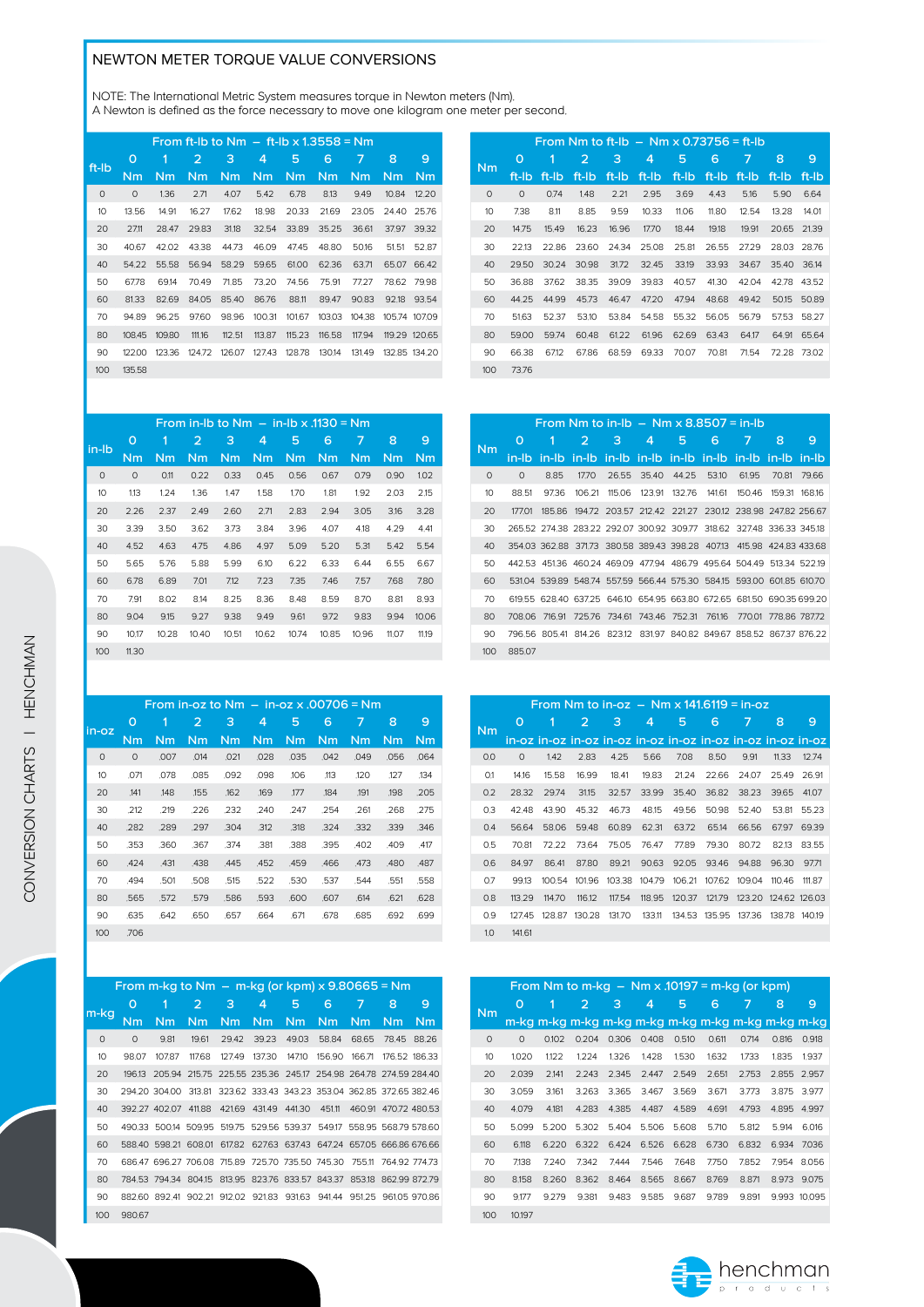### TORQUE VALUE CONVERSIONS

NOTE: One meter kilogram is equal to one meter kilopond (expressed as: 1 m-kg - 1kpm)

|          |         |      |      |      |      | From in-lb to in-oz $-$ in-lb $\times$ 16 = in-oz           |      |      |      |      |
|----------|---------|------|------|------|------|-------------------------------------------------------------|------|------|------|------|
| in-lb    | O       | 1    | 2    | 3    | 4    | 5                                                           | 6    | 7    | 8    | 9    |
|          |         |      |      |      |      | in-oz In-oz In-oz In-oz In-oz In-oz In-oz In-oz In-oz In-oz |      |      |      |      |
| $\Omega$ | $\circ$ | 16   | 32   | 48   | 64   | 80                                                          | 96   | 112  | 128  | 144  |
| 10       | 160     | 176  | 192  | 208  | 224  | 240                                                         | 256  | 272  | 288  | 304  |
| 20       | 320     | 336  | 352  | 368  | 384  | 400                                                         | 416  | 432  | 448  | 464  |
| 30       | 480     | 496  | 512  | 528  | 544  | 560                                                         | 576  | 592  | 608  | 624  |
| 40       | 640     | 656  | 672  | 688  | 704  | 720                                                         | 736  | 752  | 768  | 784  |
| 50       | 800     | 816  | 832  | 848  | 864  | 880                                                         | 896  | 912  | 928  | 944  |
| 60       | 960     | 976  | 992  | 1008 | 1024 | 1040                                                        | 1056 | 1072 | 1088 | 1104 |
| 70       | 1120    | 1136 | 1152 | 1168 | 1184 | 1200                                                        | 1216 | 1232 | 1248 | 1264 |
| 80       | 1280    | 1296 | 1312 | 1328 | 1344 | 1360                                                        | 1376 | 1392 | 1408 | 1424 |
| 90       | 1440    | 1456 | 1472 | 1488 | 1504 | 1520                                                        | 1536 | 1552 | 1568 | 1584 |
| 100      | 1600    |      |      |      |      |                                                             |      |      |      |      |

|         |          |       |       |          | From in-oz to in-lb $-$ in-oz $\div 16 = \text{in-lb}$ |       |       |             |       |        |
|---------|----------|-------|-------|----------|--------------------------------------------------------|-------|-------|-------------|-------|--------|
| in-oz   | O        | 1     | 2     | 3        | 4                                                      | 5     | 6     | 7           | 8     | 9      |
|         | in-Ib    | in-lb | in-lb | $in$ -lb | in-lb                                                  | in-lb |       | in-lb in-lb | in-lb | -in-lb |
| $\circ$ | $\Omega$ | 0.063 | 0.125 | 0.188    | 0.250                                                  | 0.313 | 0.375 | 0.438       | 0.500 | 0.563  |
| 10      | 0.625    | 0.688 | 0.750 | 0.813    | 0.875                                                  | 0.938 | 1.000 | 1.063       | 1.125 | 1.188  |
| 20      | 1.250    | 1.313 | 1.375 | 1.438    | 1.500                                                  | 1.563 | 1.625 | 1.688       | 1.750 | 1.813  |
| 30      | 1.875    | 1.938 | 2.000 | 2.063    | 2.125                                                  | 2.188 | 2.250 | 2.313       | 2.375 | 2.438  |
| 40      | 2.500    | 2.563 | 2.625 | 2.688    | 2.750                                                  | 2.813 | 2.875 | 2.938       | 3.000 | 3.063  |
| 50      | 3.125    | 3.188 | 3.250 | 3.313    | 3.375                                                  | 3.438 | 3.500 | 3.563       | 3.625 | 3.688  |
| 60      | 3.750    | 3.813 | 3.875 | 3.938    | 4.000                                                  | 4.063 | 4.125 | 4.188       | 4.250 | 4.313  |
| 70      | 4.375    | 4.438 | 4.500 | 4.563    | 4.625                                                  | 4.688 | 4.750 | 4.813       | 4.875 | 4.938  |
| 80      | 5.000    | 5.063 | 5.125 | 5.188    | 5.250                                                  | 5.313 | 5.375 | 5.438       | 5.500 | 5.563  |
| 90      | 5.625    | 5.688 | 5.750 | 5.813    | 5.875                                                  | 5.938 | 6.000 | 6.063       | 6.125 | 6.188  |
| 100     | 6.250    |       |       |          |                                                        |       |       |             |       |        |
|         |          |       |       |          |                                                        |       |       |             |       |        |

|         | From ft-lb to in-lb $-$ ft-lb $\times$ 12 = in-lb |         |          |      |                 |             |              |          |       |       |  |
|---------|---------------------------------------------------|---------|----------|------|-----------------|-------------|--------------|----------|-------|-------|--|
| ft-lb   | O                                                 | 1       | 2        | з    | 4               | 5           | 6            | 7        | 8     | 9     |  |
|         | ln-lb                                             | $In-lb$ | $In$ -lb |      | $ln-lb$ $ln-lb$ | $In$ - $Ib$ | $In$ - $I$ b | $In$ -lb | ln-lb | ln-lb |  |
| $\circ$ | 0                                                 | 12      | 24       | 36   | 48              | 60          | 72           | 84       | 96    | 108   |  |
| 10      | 120                                               | 132     | 144      | 156  | 168             | 180         | 192          | 204      | 216   | 228   |  |
| 20      | 240                                               | 252     | 264      | 276  | 288             | 300         | 312          | 324      | 336   | 348   |  |
| 30      | 360                                               | 372     | 384      | 396  | 408             | 420         | 432          | 444      | 456   | 468   |  |
| 40      | 480                                               | 492     | 504      | 516  | 528             | 540         | 552          | 564      | 576   | 588   |  |
| 50      | 600                                               | 612     | 624      | 636  | 648             | 660         | 672          | 684      | 696   | 708   |  |
| 60      | 720                                               | 732     | 744      | 756  | 768             | 780         | 792          | 804      | 816   | 828   |  |
| 70      | 840                                               | 852     | 864      | 876  | 888             | 900         | 912          | 924      | 936   | 948   |  |
| 80      | 960                                               | 972     | 984      | 996  | 1008            | 1020        | 1032         | 1044     | 1056  | 1068  |  |
| 90      | 1080                                              | 1092    | 1104     | 1116 | 1128            | 1140        | 1152         | 1164     | 1176  | 1188  |  |
| 100     | 1200                                              |         |          |      |                 |             |              |          |       |       |  |

|         |         |        |        |        |        |        |        | From in-lb to cm-kg $-$ in-lb x 1.152 = cm-kg               |        |        |
|---------|---------|--------|--------|--------|--------|--------|--------|-------------------------------------------------------------|--------|--------|
| in-lb   | O       | 1      | 2      | 3      | 4      | 5      | 6      | 7                                                           | 8      | 9      |
|         |         |        |        |        |        |        |        | cm-kg cm-kg cm-kg cm-kg cm-kg cm-kg cm-kg cm-kg cm-kg cm-kg |        |        |
| $\circ$ | $\circ$ | 1.15   | 2.30   | 3.45   | 4.60   | 5.76   | 6.91   | 8.06                                                        | 9.21   | 10.36  |
| 10      | 11.52   | 12.67  | 13.83  | 14.97  | 16.13  | 17.28  | 18.43  | 19.59                                                       | 20.74  | 21.89  |
| 20      | 23.04   | 24.19  | 25.35  | 26.49  | 27.65  | 28.80  | 29.96  | 31.07                                                       | 32.26  | 33.41  |
| 30      | 34.56   | 35.71  | 36.87  | 38.02  | 39.17  | 40.32  | 41.47  | 42.62                                                       | 43.77  | 44.93  |
| 40      | 46.09   | 47.23  | 48.39  | 49.54  | 50.69  | 51.85  | 52.99  | 54.14                                                       | 55.29  | 56.45  |
| 50      | 57.61   | 58.75  | 59.90  | 61.06  | 62.21  | 63.37  | 64.51  | 65.66                                                       | 66.81  | 67.96  |
| 60      | 69.13   | 70.27  | 71.42  | 72.57  | 73.73  | 74.89  | 76.03  | 77.18                                                       | 78.33  | 79.49  |
| 70      | 80.65   | 81.79  | 82.94  | 84.05  | 85.21  | 86.41  | 87.58  | 88.75                                                       | 89.91  | 91.00  |
| 80      | 92.17   | 93.32  | 94.49  | 95.66  | 96.83  | 97.93  | 99.08  | 100.20                                                      | 101.40 | 102.60 |
| 90      | 103.70  | 104.90 | 106.10 | 107.20 | 108.30 | 109.50 | 110.70 | 111,80                                                      | 112.90 | 114.10 |
| 100     | 115.20  |        |        |        |        |        |        |                                                             |        |        |

|          | From ft-lb to m-kg $-$ ft-lb x .1383 = m-kg |       |       |       |       |       |       |       |       |       |
|----------|---------------------------------------------|-------|-------|-------|-------|-------|-------|-------|-------|-------|
| ft-lb    | O                                           | 1     | 2     | з     | 4     | 5     | 6     | 7     | 8     | 9     |
|          |                                             |       |       |       |       |       |       |       |       |       |
| $\Omega$ | 0                                           | 0.138 | 0.277 | 0.415 | 0.553 | 0.691 | 0.830 | 0.968 | 1.106 | 1.245 |
| 10       | 1.383                                       | 1.521 | 1.660 | 1.798 | 1.936 | 2.074 | 2.212 | 2.351 | 2.489 | 2.628 |
| 20       | 2.766                                       | 2.904 | 3.043 | 3.181 | 3.319 | 3.457 | 3.596 | 3.734 | 3.872 | 4.011 |
| 30       | 4.149                                       | 4.287 | 4.426 | 4.564 | 4.702 | 4.840 | 4.979 | 5.117 | 5.255 | 5.394 |
| 40       | 5.532                                       | 5.670 | 5.809 | 5.947 | 6.085 | 6.223 | 6.362 | 6.500 | 6.638 | 6.777 |
| 50       | 6.915                                       | 7.053 | 7.191 | 7.330 | 7.468 | 7.606 | 7.745 | 7.883 | 8.021 | 8.159 |
| 60       | 8.298                                       | 8.436 | 8.574 | 8.713 | 8.851 | 8.989 | 9.128 | 9.266 | 9.404 | 9.543 |
| 70       | 9.681                                       | 9.819 | 9.957 | 10.09 | 10.23 | 10.37 | 10.51 | 10.65 | 10.79 | 10.92 |
| 80       | 11.06                                       | 11.20 | 11.34 | 11.48 | 11,62 | 11.75 | 11.89 | 12.03 | 12.17 | 12.31 |
| 90       | 12.45                                       | 12.59 | 12.73 | 12.86 | 13.00 | 13.14 | 13.28 | 13.42 | 13.55 | 13.69 |
| 100      | 13.83                                       |       |       |       |       |       |       |       |       |       |



|          | From cm-kg to in-lb $-$ cm-kg x .8677 = in-lb |                                                                       |        |        |             |        |                                                  |        |       |               |
|----------|-----------------------------------------------|-----------------------------------------------------------------------|--------|--------|-------------|--------|--------------------------------------------------|--------|-------|---------------|
| $cm-$    | O                                             | 1                                                                     | 2      | 3      | 4           | 5      | 6                                                | 7      | 8     | 9             |
| kg       | ft-lb                                         | ft-lb                                                                 | ft-lb  |        | ft-lb ft-lb | ft-lb  | ft-lb ft-lb                                      |        | ft-Ib | ft-Ib         |
| $\Omega$ | $\Omega$                                      | .868                                                                  | 1.735  |        | 2.603 3.471 |        | 4.339 5.206                                      | 6.074  | 6.942 | 7.809         |
| 10       | 8.677                                         | 9.545                                                                 | 10.412 | 11.280 | 12.148      | 13.016 | 13.883                                           | 14.751 |       | 15 619 16 486 |
| 20       | 17354                                         | 18.222 19.089                                                         |        |        |             |        | 19.957 20.825 21.693 22.560 23.428 24.296 25.163 |        |       |               |
| 30       |                                               | 26.031 26.899 27.766 28.634 29.502 30.370 31.237 32.105 32.973 33.840 |        |        |             |        |                                                  |        |       |               |
| 40       |                                               | 34.708 35.576 36.443 37.311 38.179 39.047 39.914 40.782 41.650 42.517 |        |        |             |        |                                                  |        |       |               |
| 50       |                                               | 43.385 44.253 45.120 45.988 46.856 47.724 48.591 49.459 50.327 51.194 |        |        |             |        |                                                  |        |       |               |
| 60       |                                               | 52.062 52.930 53.797 54.665 55.533 56.401 57.268 58.136 59.004 59.871 |        |        |             |        |                                                  |        |       |               |
| 70       |                                               | 60.739 61.607 62.474 63.342 64.010 65.078 65.945 66.813 67.681 68.548 |        |        |             |        |                                                  |        |       |               |
| 80       |                                               | 69 416 70 284 71151 72 019 72 887 73 754 74 622 75 490 76 358 77 225  |        |        |             |        |                                                  |        |       |               |
| 90       |                                               | 78.093 78.961 79.828 80.670 81.564 82.432 83.299 84.167 85.035 85.902 |        |        |             |        |                                                  |        |       |               |
| 100      | 86.770                                        |                                                                       |        |        |             |        |                                                  |        |       |               |
|          |                                               |                                                                       |        |        |             |        |                                                  |        |       |               |

|         | From m-kg to ft-lb $-$ m-kg x 7.233 = ft-lb |       |       |       |       |       |       |       |       |       |  |
|---------|---------------------------------------------|-------|-------|-------|-------|-------|-------|-------|-------|-------|--|
| m-kg    | O                                           | 1     | 2     | з     | 4     | 5     | 6     | 7     | 8     | 9     |  |
|         | ft-Ib                                       | ft-lb | ft-lb | ft-lb | ft-lb | ft-lb | ft-lb | ft-Ib | ft-lb | ft-lb |  |
| $\circ$ | $\circ$                                     | 7.23  | 14.47 | 21.70 | 28.93 | 36.17 | 43.40 | 50.63 | 57.86 | 65.10 |  |
| 10      | 72.40                                       | 79.6  | 86.8  | 94.0  | 101.3 | 108.5 | 115.7 | 123.0 | 130.2 | 137.4 |  |
| 20      | 144.70                                      | 151.9 | 159.1 | 166.4 | 173.6 | 180.8 | 188.1 | 195.3 | 202.5 | 209.8 |  |
| 30      | 217.0                                       | 224.2 | 231.5 | 238.7 | 245.9 | 253.2 | 260.4 | 267.6 | 2749  | 282.1 |  |
| 40      | 289.3                                       | 296.6 | 303.9 | 311.0 | 318.3 | 325.5 | 332.7 | 340.0 | 347.2 | 354.4 |  |
| 50      | 361.7                                       | 368.9 | 376.1 | 383.3 | 390.6 | 397.8 | 405.0 | 412.3 | 419.2 | 426.7 |  |
| 60      | 434.0                                       | 441.2 | 448.4 | 455.7 | 462.9 | 470.1 | 477.7 | 484.6 | 491.8 | 499.1 |  |
| 70      | 506.3                                       | 513.5 | 520.8 | 528.0 | 535.2 | 542.5 | 549.7 | 556.9 | 564.2 | 571.4 |  |
| 80      | 578.6                                       | 585.9 | 593.1 | 600.3 | 607.6 | 614.8 | 622.0 | 629.3 | 636.5 | 643.7 |  |
| 90      | 651.0                                       | 658.2 | 665.4 | 672.7 | 679.9 | 6871  | 694.4 | 701.6 | 708.8 | 716.1 |  |
| 100     | 723.3                                       |       |       |       |       |       |       |       |       |       |  |
|         |                                             |       |       |       |       |       |       |       |       |       |  |



 $\frac{henchman}{\frac{p}{p} \cdot \frac{p}{p} \cdot \frac{p}{q} \cdot \frac{p}{q} \cdot \frac{p}{q} \cdot \frac{p}{q}}$